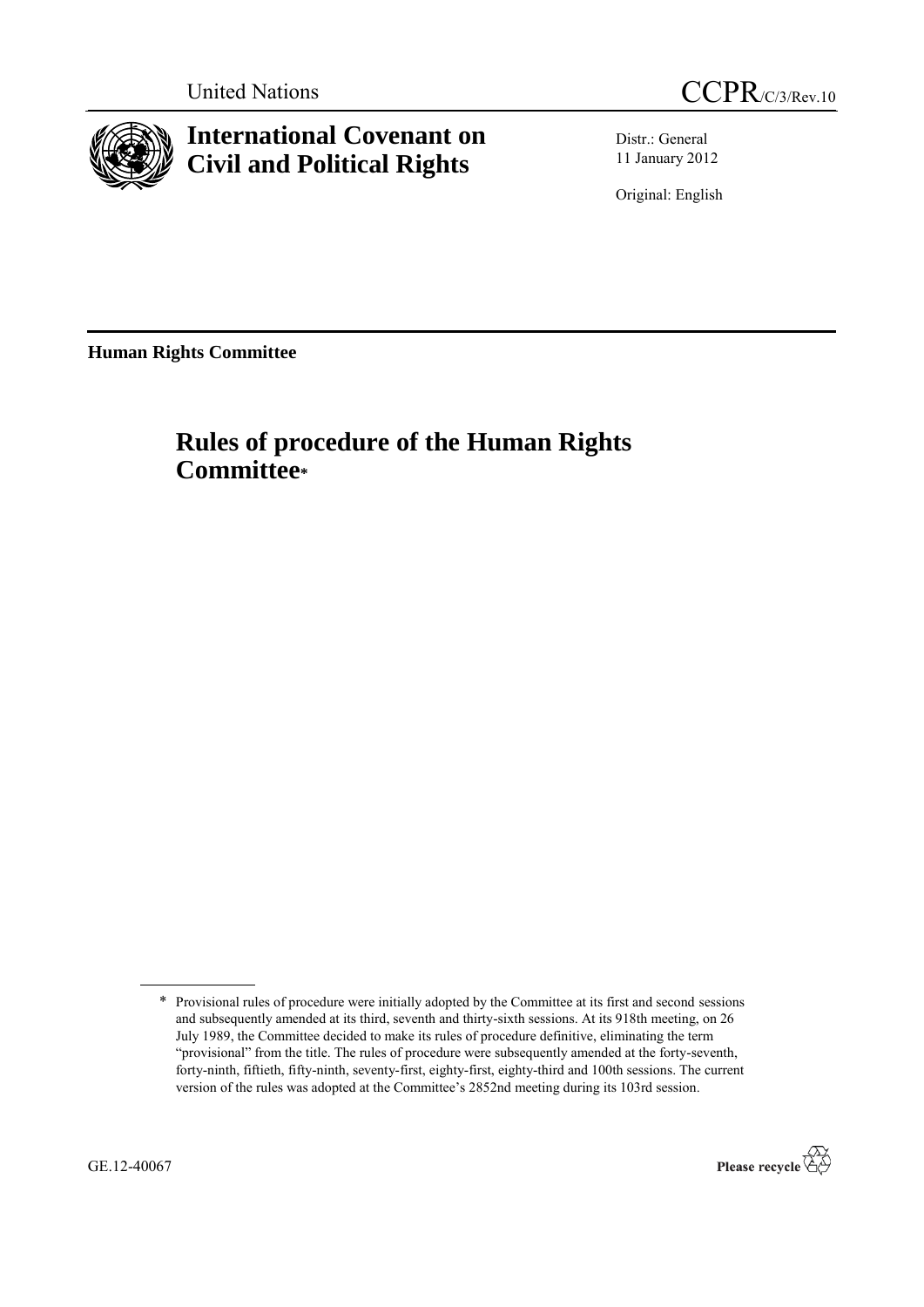# **Part I**

# **General rules**

# **I. Sessions**

### **Rule 1**

The Human Rights Committee (hereinafter referred to as "the Committee") shall hold sessions as may be required for the satisfactory performance of its functions in accordance with the International Covenant on Civil and Political Rights (hereinafter referred to as "the Covenant").

### **Rule 2**

1. The Committee shall normally hold three regular sessions each year.

2. Regular sessions of the Committee shall be convened at dates decided by the Committee in consultation with the Secretary-General of the United Nations (hereinafter referred to as "the Secretary-General"), taking into account the calendar of conferences as approved by the General Assembly.

### **Rule 3**

1. Special sessions of the Committee shall be convened by decision of the Committee. When the Committee is not in session, the Chairperson may convene special sessions in consultation with the other officers of the Committee. The Chairperson of the Committee shall also convene special sessions:

- (a) At the request of a majority of the members of the Committee;
- (b) At the request of a State party to the Covenant.

2. Special sessions shall be convened as soon as possible at a date fixed by the Chairperson in consultation with the Secretary-General and with the other officers of the Committee, taking into account the calendar of conferences as approved by the General Assembly.

### **Rule 4**

The Secretary-General shall notify the members of the Committee of the date and place of the first meeting of each session. Such notification shall be sent, in the case of a regular session, at least six weeks in advance and, in the case of a special session, at least 18 days in advance.

### **Rule 5**

Sessions of the Committee shall normally be held at United Nations Headquarters or at the United Nations Office at Geneva. Another place for a session may be designated by the Committee in consultation with the Secretary-General.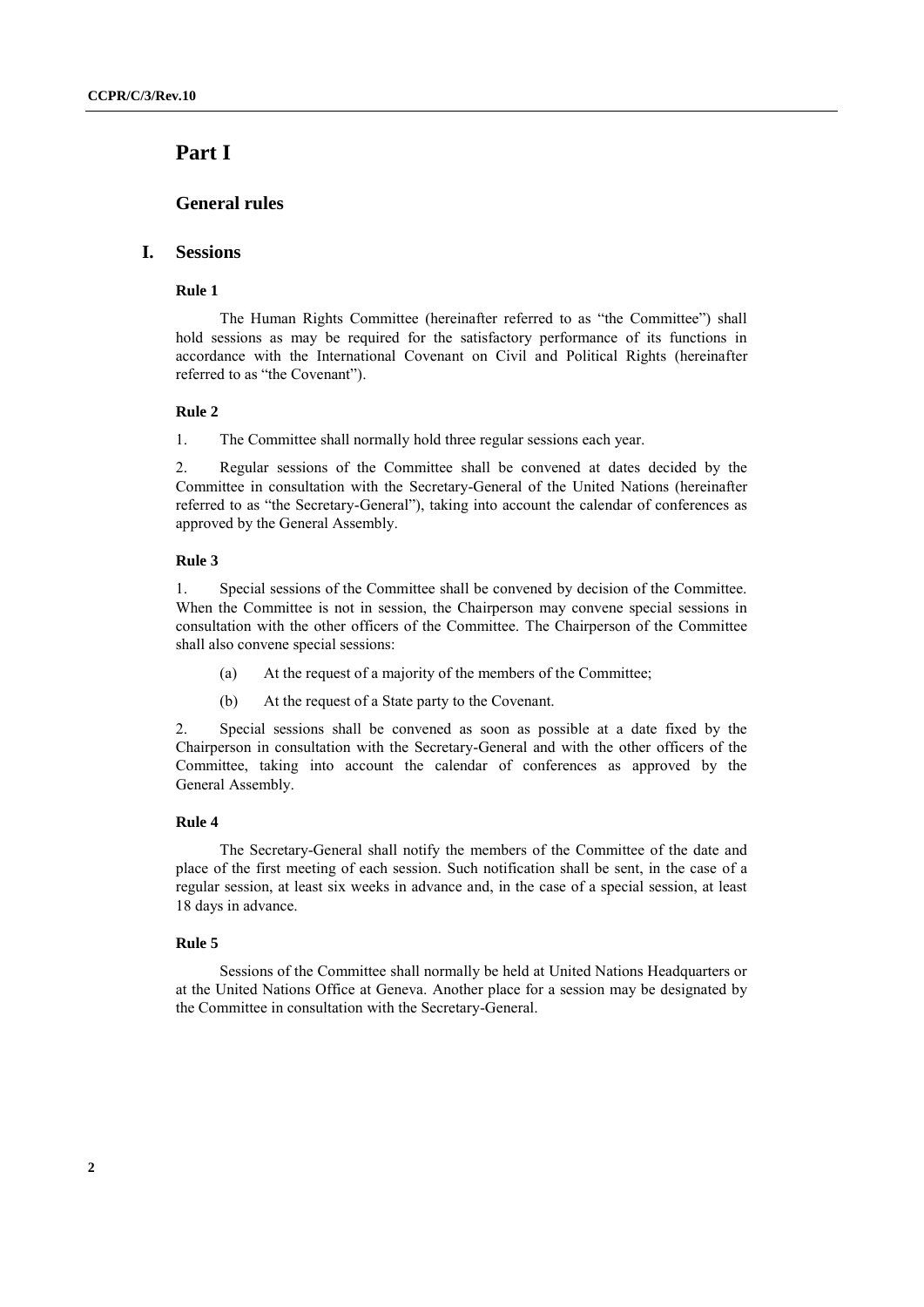# **II. Agenda**

### **Rule 6**

The provisional agenda for each regular session shall be prepared by the Secretary-General in consultation with the Chairperson of the Committee, in conformity with the relevant provisions of the Covenant and of the Optional Protocol to the International Covenant on Civil and Political Rights (hereinafter referred to as "the Protocol"), and shall include:

(a) Any item the inclusion of which has been ordered by the Committee at a previous session;

- (b) Any item proposed by the Chairperson of the Committee;
- (c) Any item proposed by a State party to the Covenant;
- (d) Any item proposed by a member of the Committee;

(e) Any item proposed by the Secretary-General relating to functions of the Secretary-General under the Covenant, the Protocol or these rules.

### **Rule 7**

The provisional agenda for a special session of the Committee shall consist only of those items which are proposed for consideration at that special session.

### **Rule 8**

The first item on the provisional agenda for any session shall be the adoption of the agenda, except for the election of officers when required under rule 17 of these rules.

#### **Rule 9**

During a session, the Committee may revise the agenda and may, as appropriate, defer or delete items; only urgent and important items may be added to the agenda.

### **Rule 10**

The provisional agenda and the basic documents relating to each item appearing thereon shall be transmitted to the members of the Committee by the Secretary-General, who shall endeavour to have the documents transmitted to the members at least six weeks prior to the opening of the session.

# **III. Members of the Committee**

### **Rule 11**

The members of the Committee shall be the 18 persons elected in accordance with articles 28 to 34 of the Covenant.

### **Rule 12**

The term of office of the members of the Committee elected at the first election shall begin on 1 January 1977. The term of office of members of the Committee elected at subsequent elections shall begin on the day after the date of expiry of the term of office of the members of the Committee whom they replace.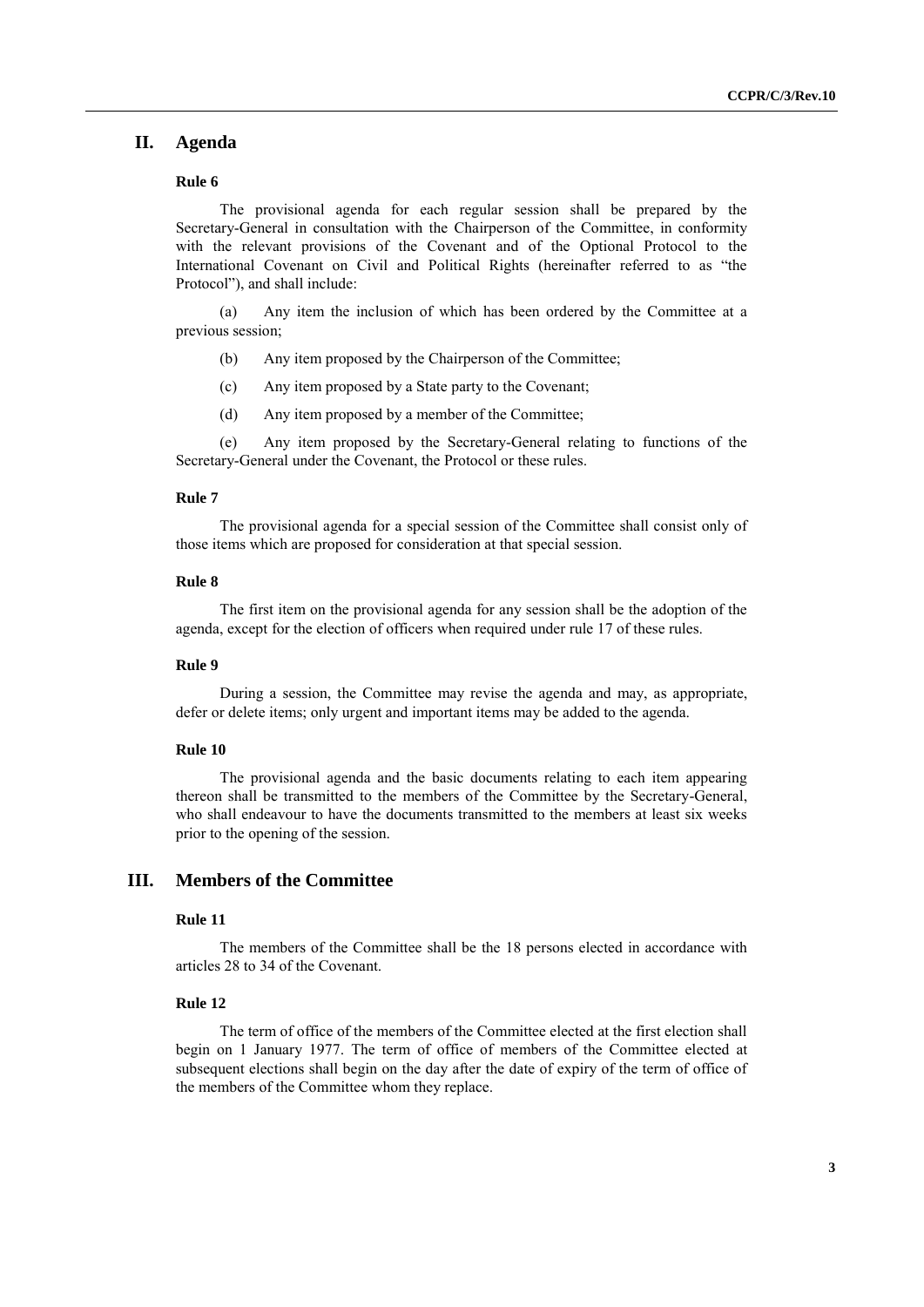1. If, in the unanimous opinion of the other members, a member of the Committee has ceased to carry out the functions of member for any reason other than absence of a temporary character, the Chairperson of the Committee shall notify the Secretary-General, who shall then declare the seat of that member to be vacant.

2. In the event of the death or the resignation of a member of the Committee, the Chairperson shall immediately notify the Secretary-General, who shall declare the seat vacant from the date of death or the date on which the resignation takes effect. The resignation of a member of the Committee shall be notified by that member in writing directly to the Chairperson or to the Secretary-General and action shall be taken to declare the seat of that member vacant only after such notification has been received.

### **Rule 14**

A vacancy declared in accordance with rule 13 of these rules shall be dealt with in accordance with article 34 of the Covenant.

# **Rule 15**

Any member of the Committee elected to fill a vacancy declared in accordance with article 33 of the Covenant shall hold office for the remainder of the term of the member who vacated the seat on the Committee under the provisions of that article.

### **Rule 16**

Before assuming duties as a member, each member of the Committee shall give the following solemn undertaking in open Committee:

"I solemnly undertake to discharge my duties as a member of the Human Rights Committee impartially and conscientiously."

### **IV. Officers**

#### **Rule 17**

The Committee shall elect from among its members a Chairperson, three Vice-Chairpersons and a Rapporteur.

### **Rule 18**

The officers of the Committee shall be elected for a term of two years. They shall be eligible for re-election. None of them, however, may hold office after ceasing to be a member of the Committee.

### **Rule 19**

The Chairperson shall perform the functions conferred upon the Chairperson by the Covenant, the rules of procedure and the decisions of the Committee. In the exercise of those functions, the Chairperson shall remain under the authority of the Committee.

#### **Rule 20**

If during a session the Chairperson is unable to be present at a meeting or any part thereof, the Chairperson shall designate one of the Vice-Chairpersons to act as Chairperson.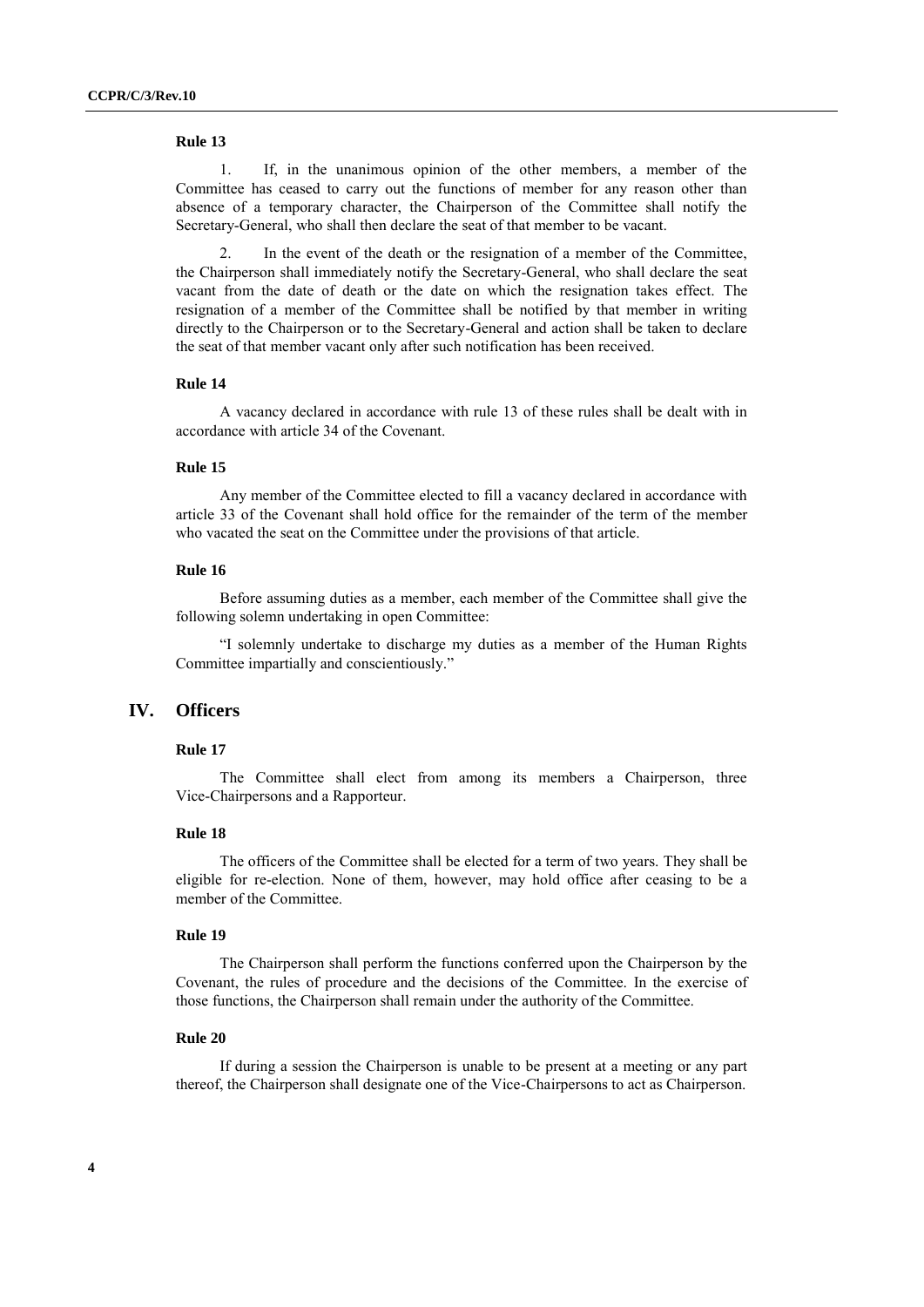A Vice-Chairperson acting as Chairperson shall have the same rights and duties as the Chairperson.

### **Rule 22**

If any of the officers of the Committee ceases to serve or declares to be unable to continue serving as a member of the Committee or for any reason is no longer able to act as an officer, a new officer shall be elected for the unexpired term of the predecessor.

# **V. Secretariat**

### **Rule 23**

1. The secretariat of the Committee and of such subsidiary bodies as may be established by the Committee (hereinafter referred to as "the secretariat") shall be provided by the Secretary-General.

2. The Secretary-General shall provide the necessary staff and facilities for the effective performance of the functions of the Committee under the Covenant.

#### **Rule 24**

The Secretary-General or a representative of the Secretary-General shall attend all meetings of the Committee. Subject to rule 38 of these rules, the Secretary-General or the representative may make oral or written statements at meetings of the Committee or its subsidiary bodies.

### **Rule 25**

The Secretary-General shall be responsible for all the necessary arrangements for meetings of the Committee and its subsidiary bodies.

### **Rule 26**

The Secretary-General shall be responsible for informing the members of the Committee without delay of any questions which may be brought before it for consideration.

### **Rule 27**

Before any proposal which involves expenditure is approved by the Committee or by any of its subsidiary bodies, the Secretary-General shall prepare and circulate to the members of the Committee or subsidiary body, as early as possible, an estimate of the cost involved in the proposal. It shall be the duty of the Chairperson to draw the attention of members to this estimate and to invite discussion on it when the proposal is considered by the Committee or subsidiary body.

# **VI. Languages**

### **Rule 28**

Arabic, Chinese, English, French, Russian and Spanish shall be the official languages, and Arabic, English, French, Russian and Spanish the working languages of the Committee.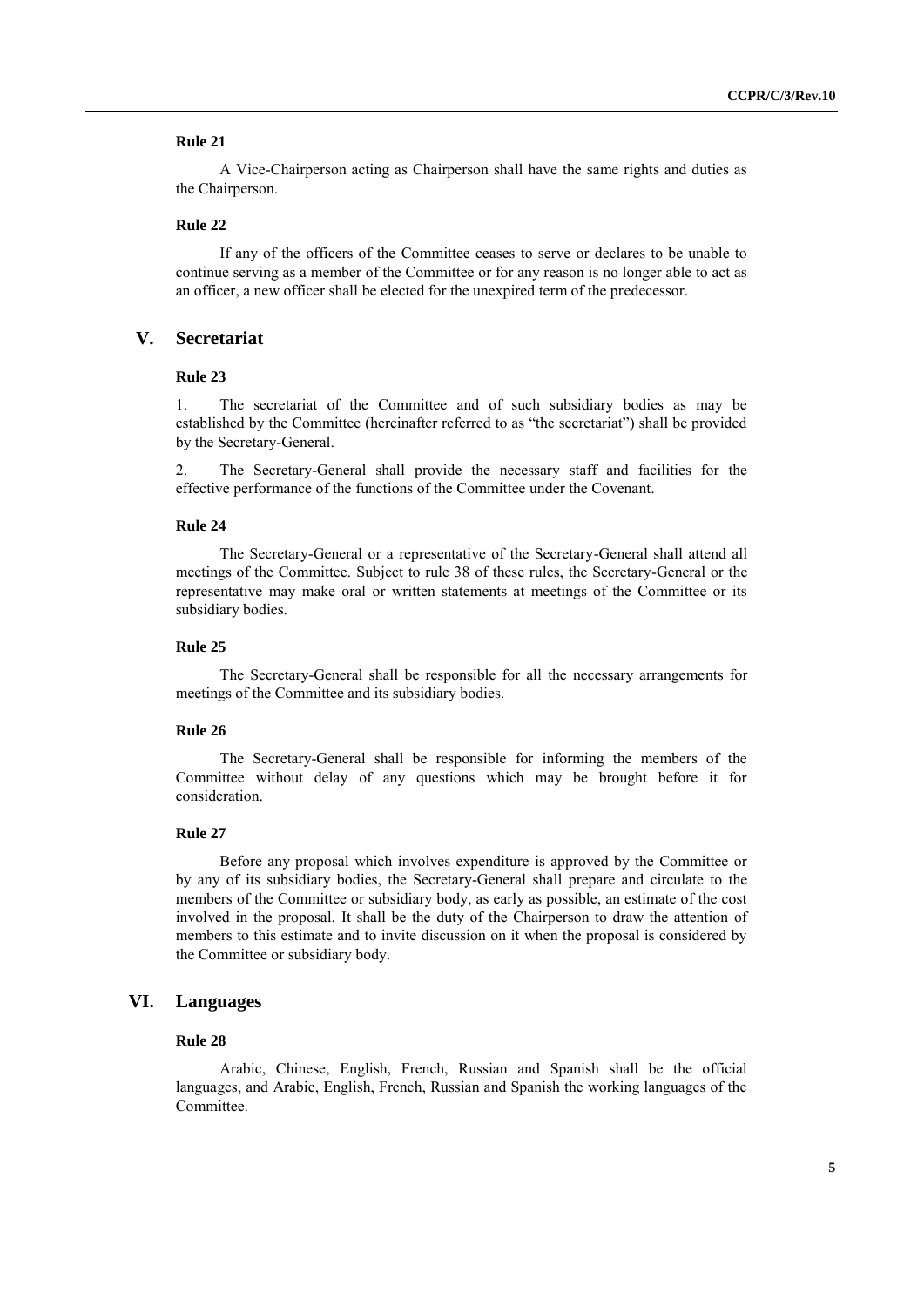Interpretation shall be provided by the Secretariat of the United Nations. Speeches made in any of the working languages shall be interpreted into the other working languages. Speeches made in an official language shall be interpreted into the working languages.

#### **Rule 30**

Any speaker addressing the Committee and using a language other than one of the official languages shall normally provide for interpretation into one of the working languages. Interpretation into the other working languages may be based on the interpretation given in the first working language.

# **Rule 31**

Summary records of the meetings of the Committee shall be drawn up in the working languages.

### **Rule 32**

All formal decisions of the Committee shall be made available in the official languages. All other official documents of the Committee shall be issued in the working languages and any of them may, if the Committee so decides, be issued in all the official languages.

# **VII. Public and private meetings**

#### **Rule 33**

The meetings of the Committee and its subsidiary bodies shall be held in public unless the Committee decides otherwise or it appears from the relevant provisions of the Covenant or the Protocol that the meeting should be held in private. The adoption of concluding observations under article 40 shall take place in closed meetings.

### **Rule 34**

At the close of each private meeting the Committee or its subsidiary body may issue a communiqué through the Secretary-General.

# **VIII. Records**

### **Rule 35**

Summary records of the public and private meetings of the Committee and its subsidiary bodies shall be prepared by the Secretariat. They shall be distributed in provisional form as soon as possible to the members of the Committee and to any others participating in the meeting. All such participants may, within three working days after receipt of the provisional record of the meeting, submit corrections to the Secretariat. Any disagreement concerning such corrections shall be settled by the Chairperson of the Committee or the chairperson of the subsidiary body to which the record relates or, in the case of continued disagreement, by decision of the Committee or of the subsidiary body.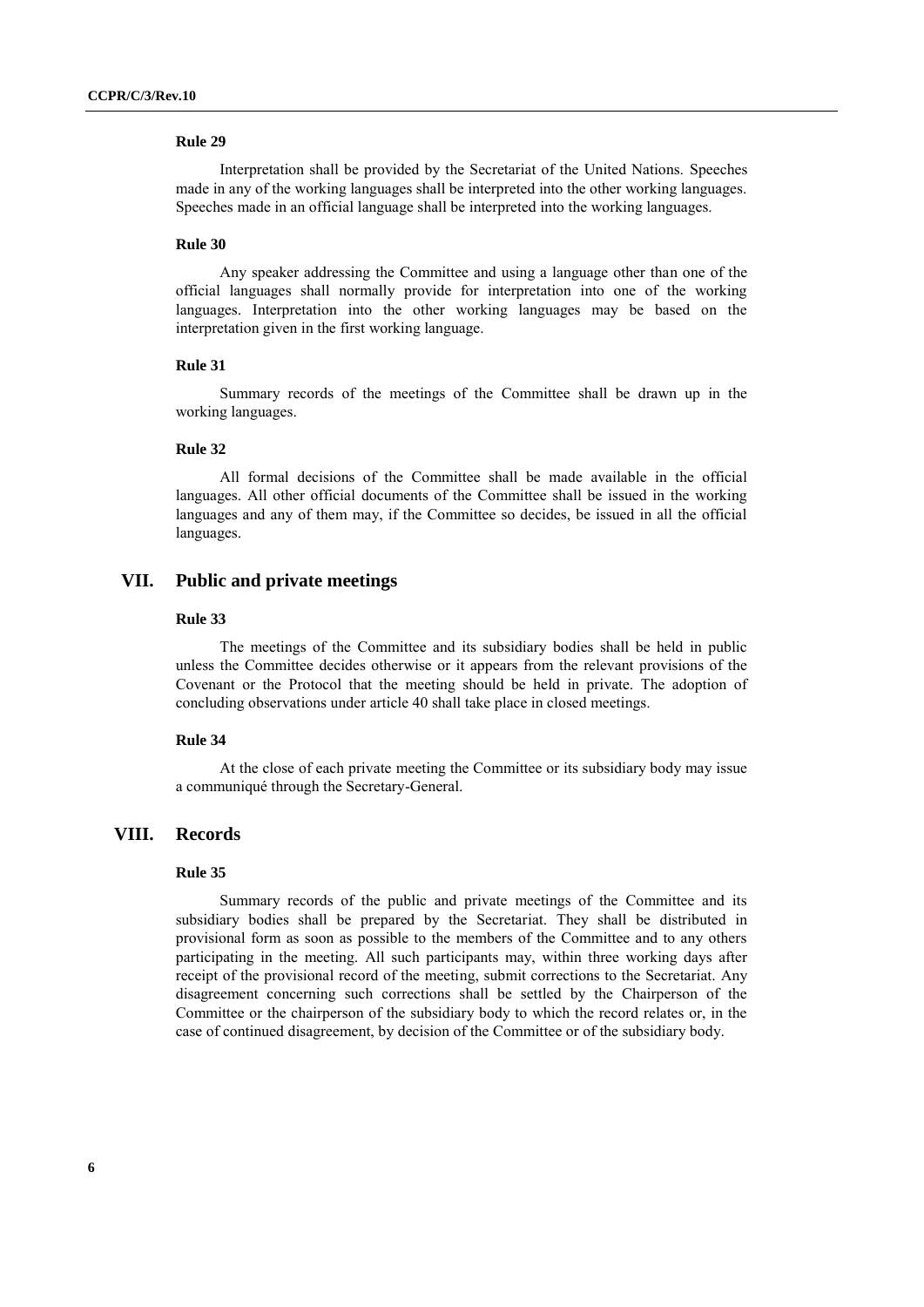1. The summary records of public meetings of the Committee in their final form shall be documents of general distribution unless, in exceptional circumstances, the Committee decides otherwise.

2. The summary records of private meetings shall be distributed to the members of the Committee and to other participants in the meetings. They may be made available to others upon decision of the Committee at such time and under such circumstances as the Committee may decide.

# **IX. Conduct of business**

#### **Rule 37**

Twelve members of the Committee shall constitute a quorum.

#### **Rule 38**

The Chairperson shall declare the opening and closing of each meeting of the Committee, direct the discussion, ensure observance of these rules, accord the right to speak, put questions to the vote and announce decisions. The Chairperson, subject to these rules, shall have control over the proceedings of the Committee and over the maintenance of order at its meetings. The Chairperson may, in the course of the discussion of an item, propose to the Committee the limitation of the time to be allowed to speakers, the limitation of the number of times each speaker may speak on any question and the closure of the list of speakers. The Chairperson shall rule on points of order and shall have the power to propose adjournment or closure of the debate or adjournment or suspension of a meeting. Debate shall be confined to the question before the Committee, and the Chairperson may call a speaker to order if that speaker's remarks are not relevant to the subject under discussion.

### **Rule 39**

During the discussion of any matter, a member may at any time raise a point of order, and the point of order shall immediately be decided by the Chairperson in accordance with the rules of procedure. Any appeal against the ruling of the Chairperson shall immediately be put to the vote, and the ruling of the Chairperson shall stand unless overruled by a majority of the members present. A member may not, in raising a point of order, speak on the substance of the matter under discussion.

#### **Rule 40**

During the discussion of any matter, a member may move the adjournment of the debate on the item under discussion. In addition to the proposer of the motion, one member may speak in favour of and one against the motion, after which the motion shall immediately be put to the vote.

#### **Rule 41**

The Committee may limit the time allowed to each speaker on any question. When debate is limited and a speaker exceeds his allotted time, the Chairperson shall call that speaker to order without delay.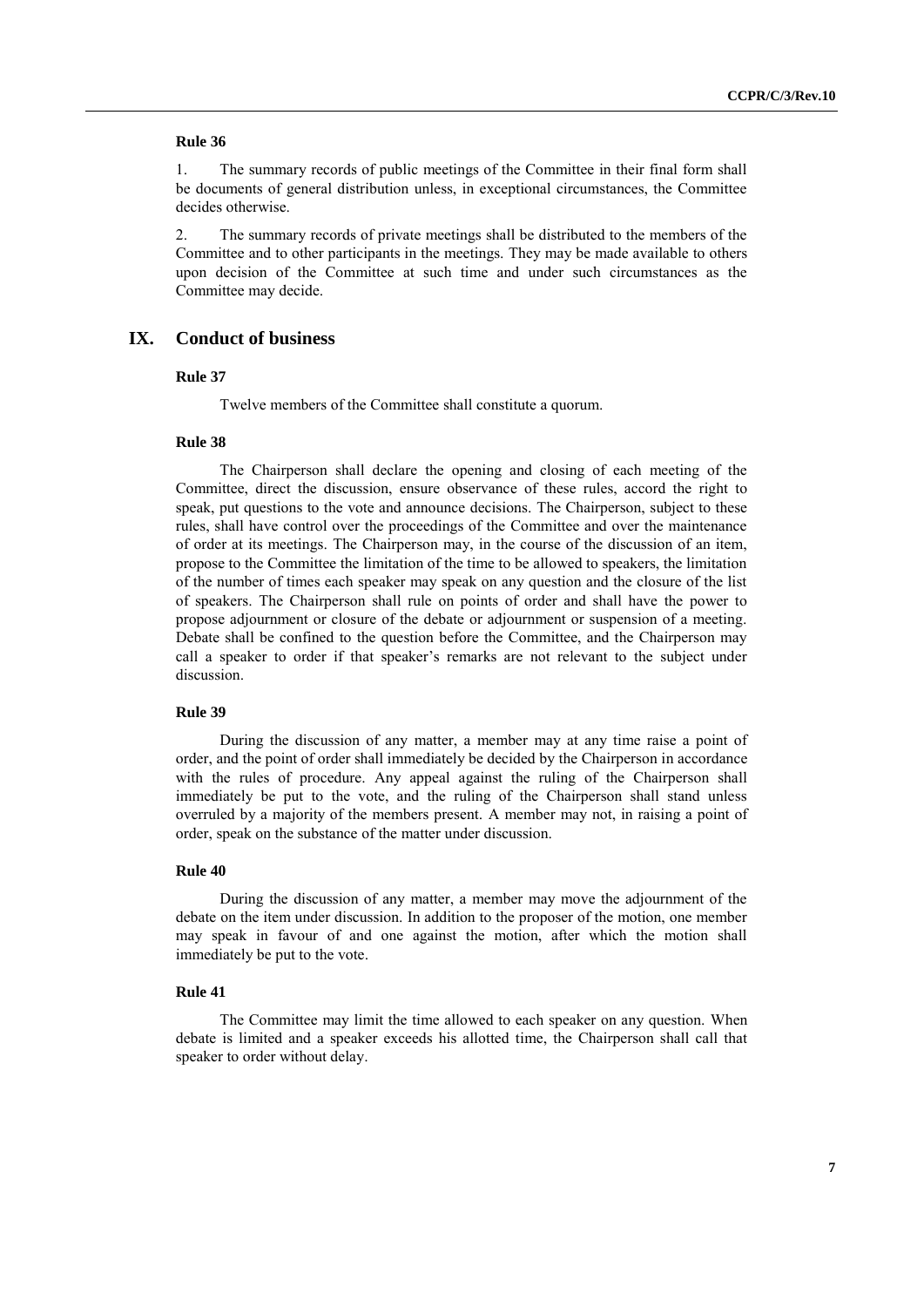When the debate on an item is concluded because there are no other speakers, the Chairperson shall declare the debate closed. Such closure shall have the same effect as closure by the consent of the Committee.

#### **Rule 43**

A member may at any time move the closure of the debate on the item under discussion, regardless of whether any other member or representative has signified a wish to speak. Permission to speak on the closure of the debate shall be accorded only to two speakers opposing the closure, after which the motion shall immediately be put to the vote.

# **Rule 44**

During the discussion of any matter, a member may move the suspension or the adjournment of the meeting. No discussion on such motions shall be permitted, and they shall immediately be put to the vote.

## **Rule 45**

Subject to rule 39 of these rules, the following motions shall have precedence, in the following order, over all other proposals or motions before the meeting:

- (a) To suspend the meeting;
- (b) To adjourn the meeting;
- (c) To adjourn the debate on the item under discussion;
- (d) For the closure of the debate on the item under discussion.

### **Rule 46**

Unless otherwise decided by the Committee, proposals and substantive amendments or motions submitted by members shall be introduced in writing and handed to the secretariat, and their consideration shall, if so requested by any member, be deferred until the next meeting on the following day.

#### **Rule 47**

Subject to rule 45 of these rules, any motion by a member calling for a decision on the competence of the Committee to adopt a proposal submitted to it shall be put to the vote immediately before a vote is taken on the proposal in question.

### **Rule 48**

A motion may be withdrawn by its proposer at any time before voting on it has commenced, provided that the motion has not been amended. A motion which has thus been withdrawn may be reintroduced by another member.

#### **Rule 49**

When a proposal has been adopted or rejected, it may not be reconsidered at the same session unless the Committee so decides. Permission to speak on a motion to reconsider shall be accorded only to two speakers in favour of the motion and two speakers opposing the motion, after which it shall immediately be put to the vote.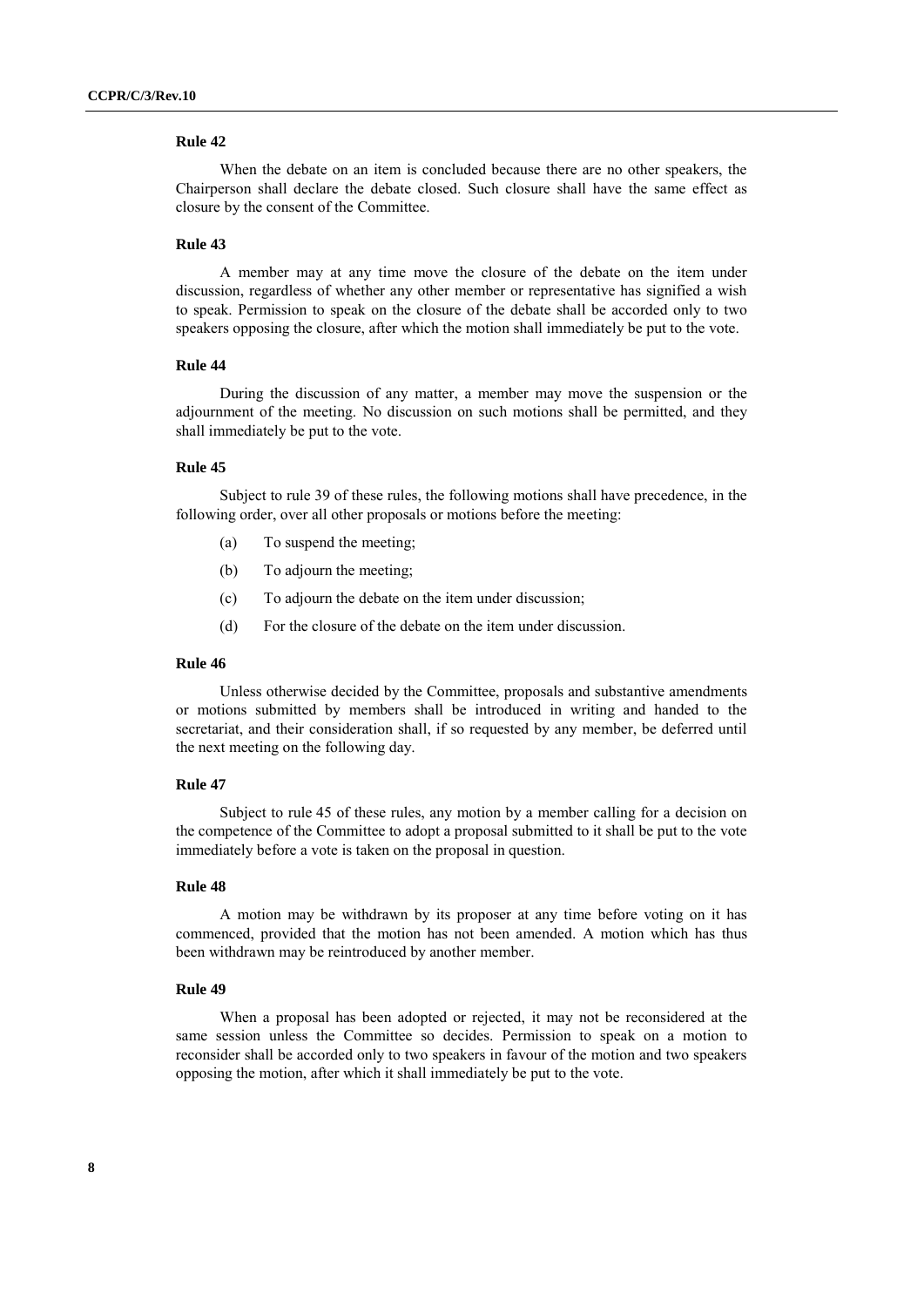# **X. Voting**

### **Rule 50**

Each member of the Committee shall have one vote.

# $Rule 51<sup>1</sup>$

Except as otherwise provided in the Covenant or elsewhere in these rules, decisions of the Committee shall be made by a majority of the members present.

### **Rule 52**

Subject to rule 58 of these rules, the Committee shall normally vote by show of hands, except that any member may request a roll-call, which shall then be taken in the alphabetical order of the names of the members of the Committee, beginning with the member whose name is drawn by lot by the Chairperson.

### **Rule 53**

The vote of each member participating in a roll-call shall be inserted in the record.

### **Rule 54**

After the voting has commenced, it shall not be interrupted unless a member raises a point of order in connection with the actual conduct of the voting. Brief statements by members consisting solely of explanations of their votes may be permitted by the Chairperson before the voting has commenced or after the voting has been completed.

## **Rule 55**

Parts of a proposal shall be voted on separately if a member requests that the proposal be divided. Those parts of the proposal which have been approved shall then be put to the vote as a whole; if all the operative parts of a proposal have been rejected, the proposal shall be considered to have been rejected as a whole.

### **Rule 56**

1. When an amendment to a proposal is moved, the amendment shall be voted on first. When two or more amendments to a proposal are moved, the Committee shall first vote on the amendment furthest removed in substance from the original proposal and then on the amendment next furthest removed there from and so on until all the amendments have been put to the vote. If one or more amendments are adopted, the amended proposal shall then be voted upon.

 $<sup>1</sup>$  The Committee decided, at its first session, that in a footnote to rule 51 of the provisional rules of</sup> procedure attention should be drawn to the following:

<sup>1.</sup> The members of the Committee generally expressed the view that its method of work normally should allow for attempts to reach decisions by consensus before voting, provided that the Covenant and the rules of procedure were observed and that such attempts did not unduly delay the work of the Committee.

<sup>2.</sup> Bearing in mind paragraph 1 above, the Chairperson at any meeting may, and at the request of any member shall, put the proposal to a vote.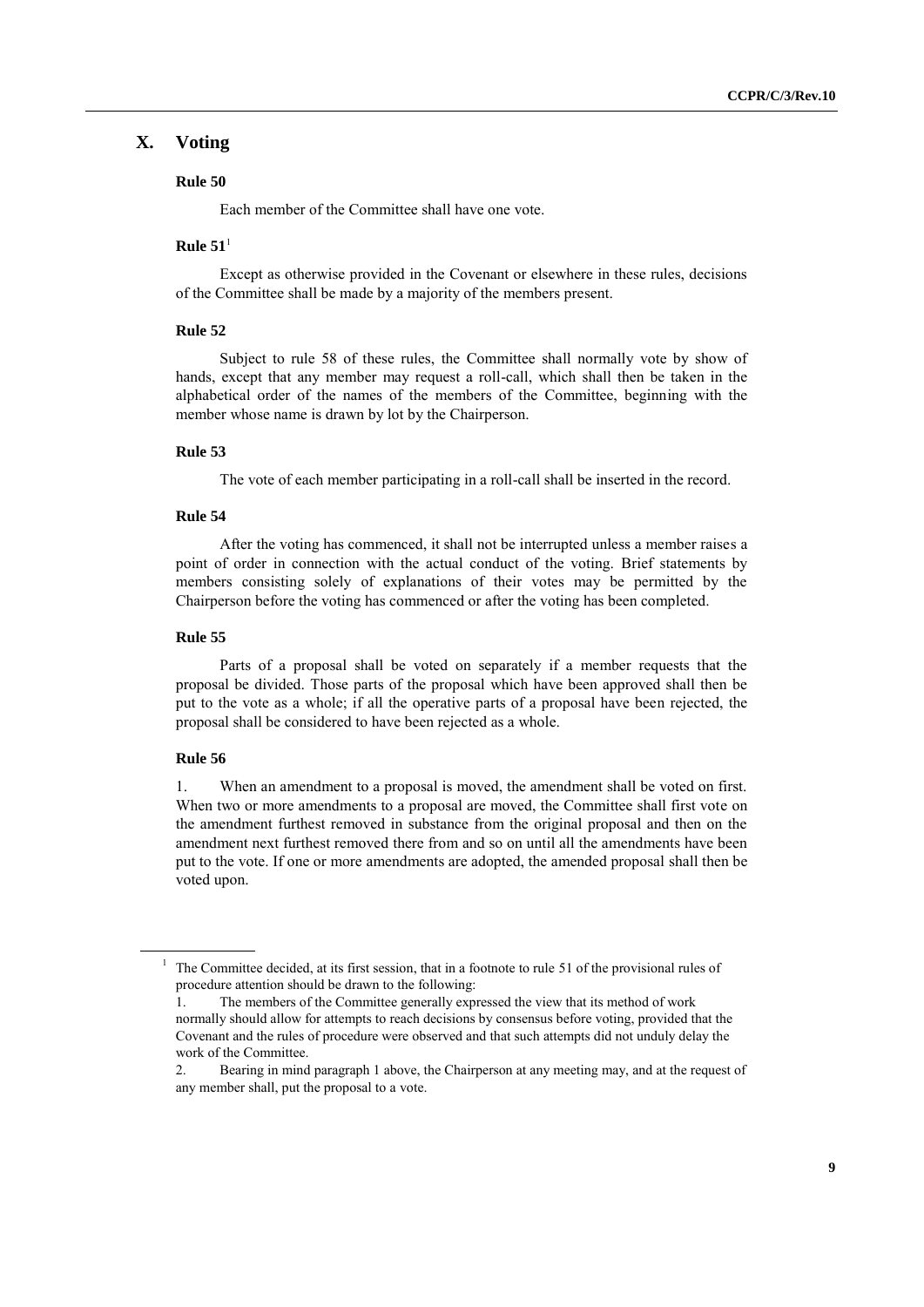2. A motion is considered an amendment to a proposal if it merely adds to, deletes from or revises part of that proposal.

### **Rule 57**

1. If two or more proposals relate to the same question, the Committee shall, unless it decides otherwise, vote on the proposals in the order in which they have been submitted.

2. The Committee may, after each vote on a proposal, decide whether to vote on the next proposal.

3. Any motions requiring that no decision be taken on the substance of such proposals shall, however, be considered as previous questions and shall be put to the vote before them.

### **Rule 58**

Elections shall be held by secret ballot, unless the Committee decides otherwise in the case of an election to fill a place for which there is only one candidate.

### **Rule 59**

1. When only one person or member is to be elected and no candidate obtains the required majority in the first ballot, a second ballot shall be taken, which shall be restricted to the two candidates who obtained the greatest number of votes.

2. If the second ballot is inconclusive and a majority vote of members present is required, a third ballot shall be taken in which votes may be cast for any eligible candidate. If the third ballot is inconclusive, the next ballot shall be restricted to the two candidates who obtained the greatest number of votes in the third ballot and so on, with unrestricted and restricted ballots alternating, until a person or member is elected.

3. If the second ballot is inconclusive and a two-thirds majority is required, the balloting shall be continued until one candidate secures the necessary two-thirds majority. In the next three ballots, votes may be cast for any eligible candidate. If three such unrestricted ballots are inconclusive, the next three ballots shall be restricted to the two candidates who obtained the greatest number of votes in the third unrestricted ballot, and the following three ballots shall be unrestricted, and so on until a person or member is elected.

#### **Rule 60**

When two or more elective places are to be filled at one time under the same conditions, those candidates obtaining the required majority in the first ballot shall be elected. If the number of candidates obtaining such majority is less than the number of persons or members to be elected, there shall be additional ballots to fill the remaining places, the voting being restricted to the candidates obtaining the greatest number of votes in the previous ballot, whose number shall not be more than twice the number of places remaining to be filled; however, after the third inconclusive ballot, votes may be cast for any eligible candidate. If three such unrestricted ballots are inconclusive, the next three ballots shall be restricted to the candidates who obtained the greatest number of votes in the third of the unrestricted ballots, whose number shall not be more than twice the number of places remaining to be filled; the following three ballots shall be unrestricted, and so on until all the places have been filled.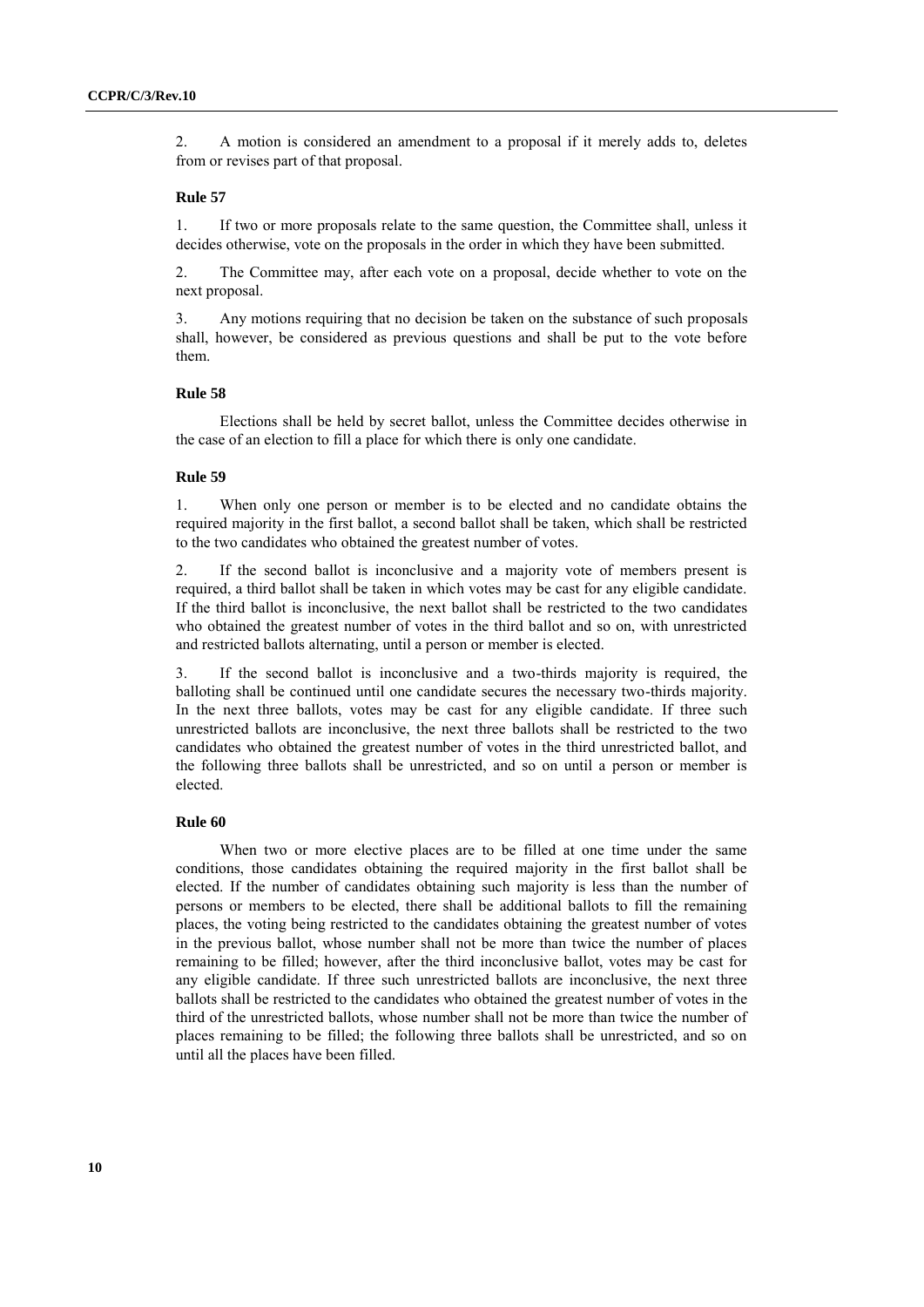If a vote is equally divided on a matter other than an election, the proposal shall be regarded as rejected.

# **XI. Subsidiary bodies**

#### **Rule 62**

1. The Committee may, taking into account the provisions of the Covenant and the Protocol, set up such subcommittees and other ad hoc subsidiary bodies as it deems necessary for the performance of its functions, and define their composition and powers.

2. Subject to the provisions of the Covenant and the Protocol and unless the Committee decides otherwise, each subsidiary body shall elect its own officers and may adopt its own rules of procedure. Failing such rules, the present rules of procedure shall apply mutatis mutandis.

## **XII. Annual report of the Committee**

#### **Rule 63**

As prescribed in article 45 of the Covenant, the Committee shall submit to the General Assembly of the United Nations, through the Economic and Social Council, an annual report on its activities, including a summary of its activities under the Protocol as prescribed in article 6 thereof.

### **XIII. Distribution of reports and other official documents of the Committee**

### **Rule 64**

1. Without prejudice to the provisions of rule 36 of these rules of procedure and subject to paragraphs 2 and 3 of the present rule, reports, formal decisions and all other official documents of the Committee and its subsidiary bodies shall be documents of general distribution unless the Committee decides otherwise.

2. All reports, formal decisions and other official documents of the Committee and its subsidiary bodies relating to articles 41 and 42 of the Covenant and to the Protocol shall be distributed by the secretariat to all members of the Committee, to the States parties concerned and, as may be decided by the Committee, to members of its subsidiary bodies and to others concerned.

3. Reports and additional information submitted by States parties pursuant to article 40 of the Covenant shall be documents of general distribution. The same applies to other information provided by a State party unless the State party concerned requests otherwise.

# **XIV. Amendments**

### **Rule 65**

These rules of procedure may be amended by a decision of the Committee, without prejudice to the relevant provisions of the Covenant and the Protocol.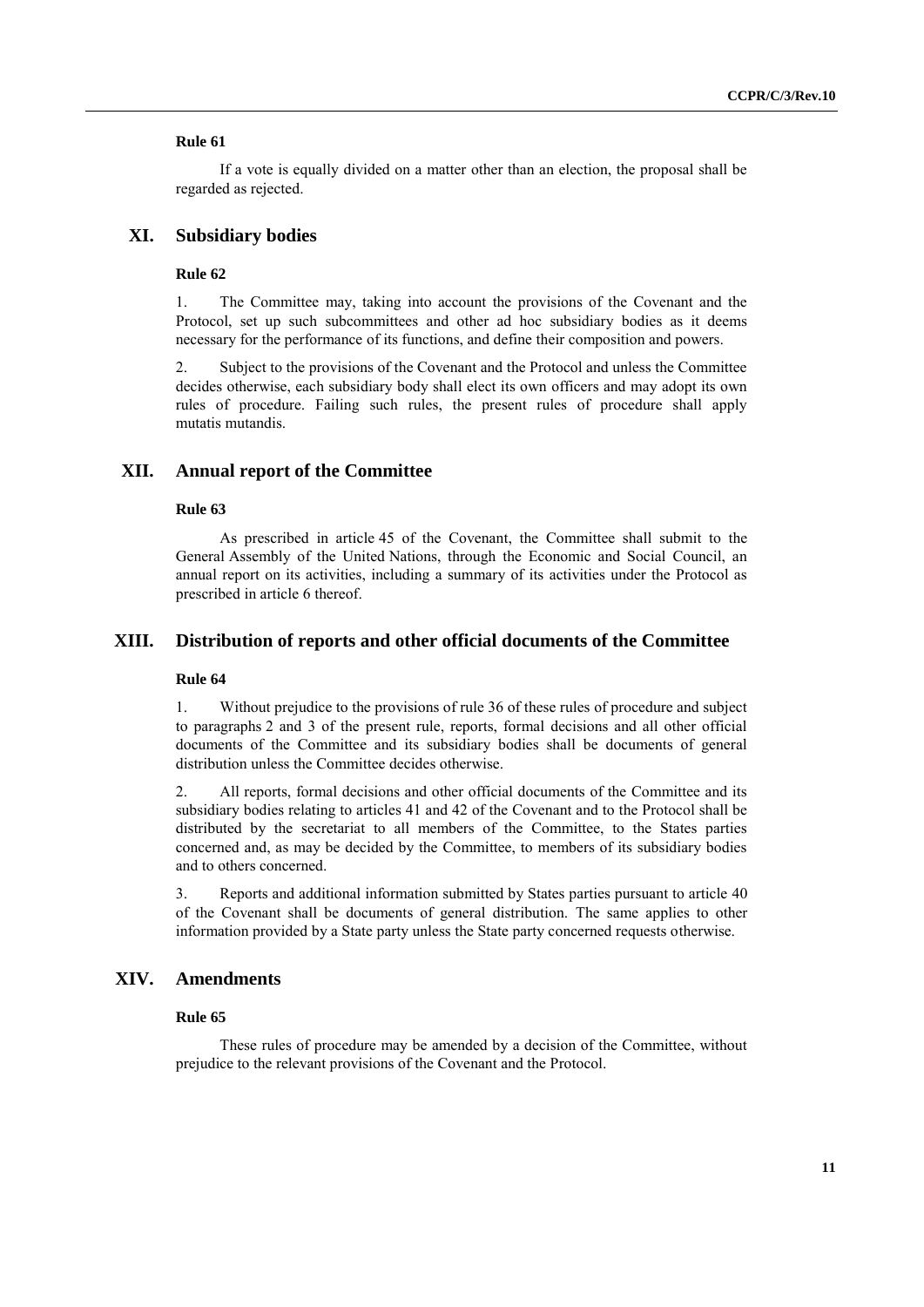# **Part II**

# **Rules relating to the functions of the Committee**

# **XV. Reports from states parties under article 40 of the Covenant**

# **Rule 66**

1. The States parties to the Covenant shall submit reports on the measures they have adopted which give effect to the rights recognized in the Covenant and on the progress made in the enjoyment of those rights. Reports shall indicate the factors and difficulties, if any, affecting the implementation of the Covenant.

2. Requests for submission of a report under article 40, paragraph 1 (b), of the Covenant may be made in accordance with the periodicity decided by the Committee or at any other time the Committee may deem appropriate. In the case of an exceptional situation when the Committee is not in session, a request may be made through the Chairperson, acting in consultation with the members of the Committee.

3. Whenever the Committee requests States parties to submit reports under article 40, paragraph 1 (b), of the Covenant, it shall determine the dates by which such reports shall be submitted.

4. The Committee may, through the Secretary-General, inform the States parties of its wishes regarding the form and content of the reports to be submitted under article 40 of the Covenant.

# **Rule 67**

1. The Secretary-General may, after consultation with the Committee, transmit to the specialized agencies concerned copies of such parts of the reports of States members of those agencies as may fall within their field of competence.

2. The Committee may invite the specialized agencies to which the Secretary-General has transmitted parts of the reports to submit comments on those parts within such time limits as it may specify.

# **Rule 68**

1. The Committee shall, through the Secretary-General, notify the States parties of the opening date, duration and place of the session at which their respective reports will be examined. Representatives of the States parties may be present at the meetings of the Committee when their reports are examined. The Committee may also inform a State party from which it decides to seek further information that it may authorize its representative to be present at a specified meeting. Such a representative should be able to answer questions which may be put to that representative by the Committee and make statements on reports already submitted by the State party concerned, and may also submit additional information from that State party.

2. If a State party has submitted a report but fails to send any representative to the session at which it has been notified that its report will be examined, the Committee may, at its discretion, notify the State party through the Secretary-General that at the session originally specified, or at a later one that is indicated, it intends to examine the report and present its concluding observations under rule 71, paragraph 3, of the present rules of procedure. These concluding observations will specify the date of the following periodic report that shall be submitted under rule 66 of the present rules.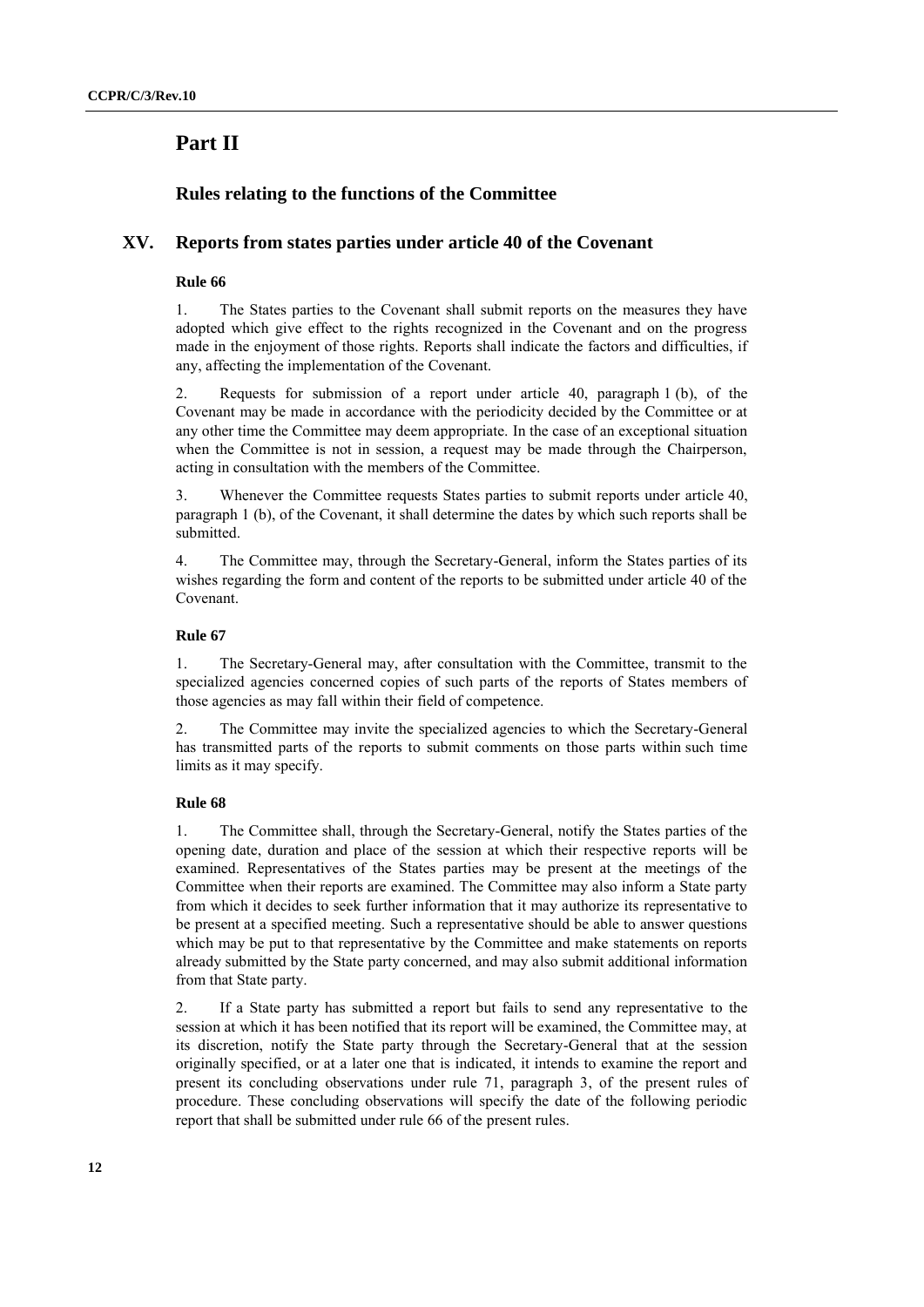1. At each session the Secretary-General shall notify the Committee of all cases of non-submission of reports or additional information requested under rules 66 and 71 of these rules. In such cases the Committee may transmit to the State party concerned, through the Secretary-General, a reminder concerning the submission of the report or additional information.

2. If, after the reminder referred to in paragraph 1 of this rule, the State party does not submit the report or additional information required under rules 66 and 71 of these rules, the Committee shall so state in the annual report which it submits to the General Assembly of the United Nations through the Economic and Social Council.

# **Rule 70**

1. In cases where the Committee has been notified under rule 69, paragraph 1, of these rules of the failure of a State to submit under rule 66, paragraph 3, any report under article 40, paragraph 1 (a) or (b), of the Covenant and has sent the corresponding reminders to the State party, the Committee may, at its discretion, notify the State party through the Secretary-General that it intends, on a date or at a session specified in the notification, to examine in a public session the measures taken by the State party to give effect to the rights recognized in the Covenant, and to proceed by adopting concluding observations.

2. Where the Committee acts under paragraph 1 of this rule, it shall transmit to the State party, well in advance of the date or session specified, a list of issues as to the main matters to be examined.

3. The concluding observations shall be communicated to the State party, in accordance with rule 71, paragraph 3, of these rules, and made public. The State party shall present its next report within two years of the adoption of the concluding observations.

# **Rule 71**

1. When considering a report submitted by a State party under article 40 of the Covenant, the Committee shall first satisfy itself that the report provides all the information required under rule 66 of these rules.

2. If a report of a State party under article 40 of the Covenant, in the opinion of the Committee, does not contain sufficient information, the Committee may request that State to furnish the additional information which is required, indicating by what date the said information should be submitted.

3. On the basis of its examination of any report or information supplied by a State party, the Committee may make appropriate concluding observations which shall be communicated to the State party, together with notification of the date by which the next report under article 40 of the Covenant shall be submitted.

4. No member of the Committee shall participate in the examination of State party reports or the discussion and adoption of concluding observations if they involve the State party in respect of which he or she was elected to the Committee.

5. The Committee may request the State party to give priority to such aspects of its concluding observations as it may specify.

### **Rule 72**

Where the Committee has specified, under rule 71, paragraph 5, of these rules, that priority should be given to certain aspects of its concluding observations on a State party's report, it shall establish a procedure for considering replies by the State party on those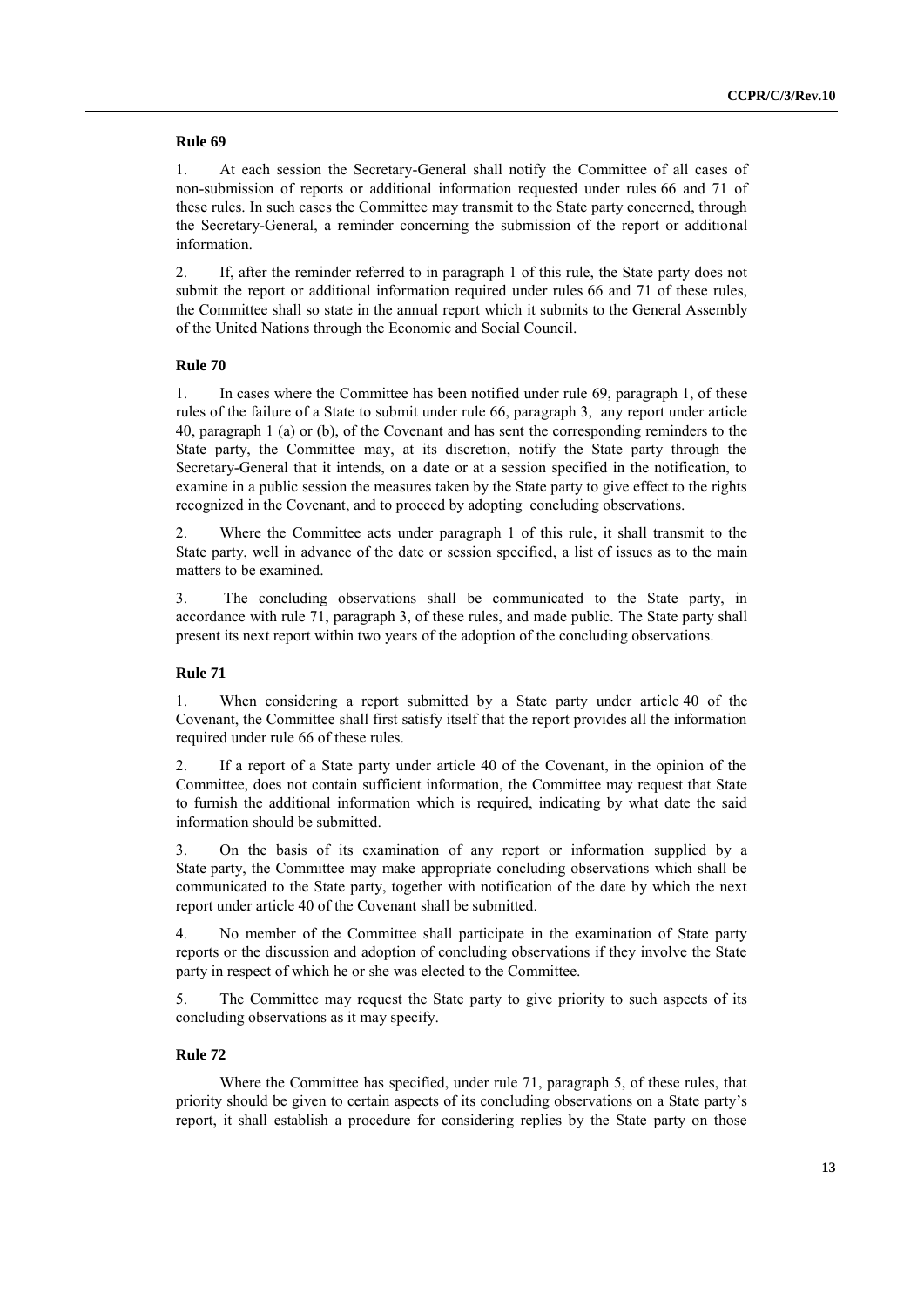aspects and deciding what consequent action, including the date set for the next periodic report, may be appropriate.

### **Rule 73**

The Committee shall communicate, through the Secretary-General, to States parties the general comments it has adopted under article 40, paragraph 4, of the Covenant.

# **XVI. Procedure for the consideration of communications received under article 41 of the Covenant**

### **Rule 74**

1. A communication under article 41 of the Covenant may be referred to the Committee by either State party concerned by notice given in accordance with paragraph 1 (b) of that article.

2. The notice referred to in paragraph 1 of this rule shall contain or be accompanied by information regarding:

(a) Steps taken to seek adjustment of the matter in accordance with article 41, paragraphs 1 (a) and (b), of the Covenant, including the text of the initial communication and of any subsequent written explanations or statements by the States parties concerned which are pertinent to the matter;

(b) Steps taken to exhaust domestic remedies;

(c) Any other procedure of international investigation or settlement resorted to by the States parties concerned.

### **Rule 75**

The Secretary-General shall maintain a permanent register of all communications received by the Committee under article 41 of the Covenant.

### **Rule 76**

The Secretary-General shall inform the members of the Committee without delay of any notice given under rule 74 of these rules and shall transmit to them as soon as possible copies of the notice and relevant information.

### **Rule 77**

1. The Committee shall examine communications under article 41 of the Covenant at closed meetings.

2. The Committee may, after consultation with the States parties concerned, issue communiqués, through the Secretary-General, for the use of the information media and the general public regarding the activities of the Committee at its closed meetings.

#### **Rule 78**

A communication shall not be considered by the Committee unless:

(a) Both States parties concerned have made declarations under article 41, paragraph 1, of the Covenant that are applicable to the communication;

(b) The time limit prescribed in article 41, paragraph 1 (b), of the Covenant has expired;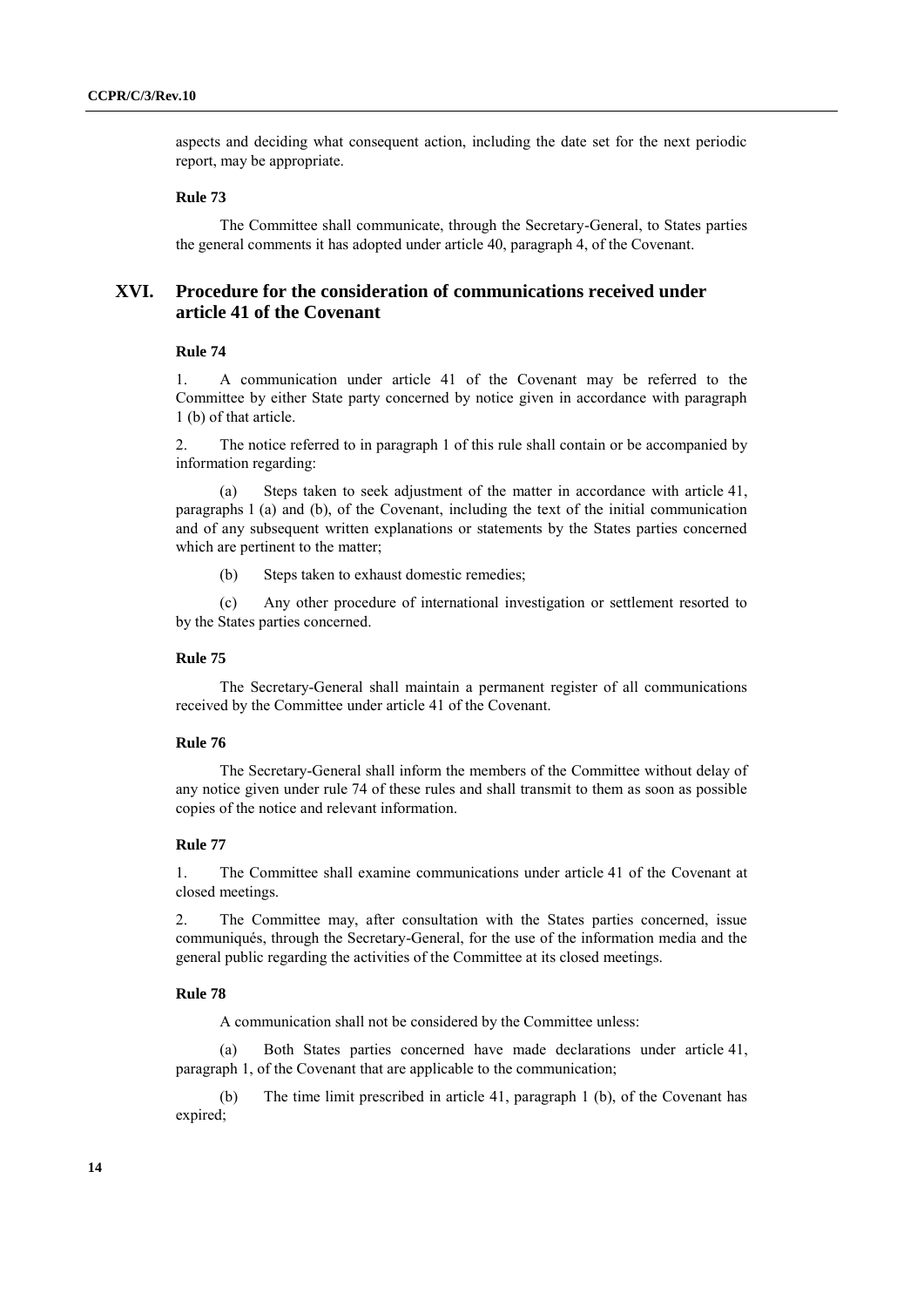(c) The Committee has ascertained that all available domestic remedies have been invoked and exhausted in the matter in conformity with the generally recognized principles of international law, or that the application of the remedies is unreasonably prolonged.

### **Rule 79**

Subject to the provisions of rule 78 of these rules, the Committee shall proceed to make its good offices available to the States parties concerned with a view to a friendly resolution of the matter on the basis of respect for human rights and fundamental freedoms as recognized in the Covenant.

### **Rule 80**

The Committee may, through the Secretary-General, request the States parties concerned, or either of them, to submit additional information or observations orally or in writing. The Committee shall indicate a time limit for the submission of such written information or observations.

### **Rule 81**

1. The States parties concerned shall have the right to be represented when the matter is being considered in the Committee and to make submissions orally and/or in writing.

2. The Committee shall, through the Secretary-General, notify the States parties concerned as early as possible of the opening date, duration and place of the session at which the matter will be examined.

3. The procedure for making oral and/or written submissions shall be decided by the Committee, after consultation with the States parties concerned.

### **Rule 82**

1. Within 12 months after the date on which the Committee received the notice referred to in rule 74 of these rules, the Committee shall adopt a report in accordance with article 41, paragraph 1 (h), of the Covenant.

2. The provisions of paragraph 1 of rule 81 of these rules shall not apply to the deliberations of the Committee concerning the adoption of the report.

3. The Committee's report shall be communicated, through the Secretary-General, to the States parties concerned.

### **Rule 83**

If a matter referred to the Committee in accordance with article 41 of the Covenant is not resolved to the satisfaction of the States parties concerned, the Committee may, with their prior consent, proceed to apply the procedure prescribed in article 42 of the Covenant.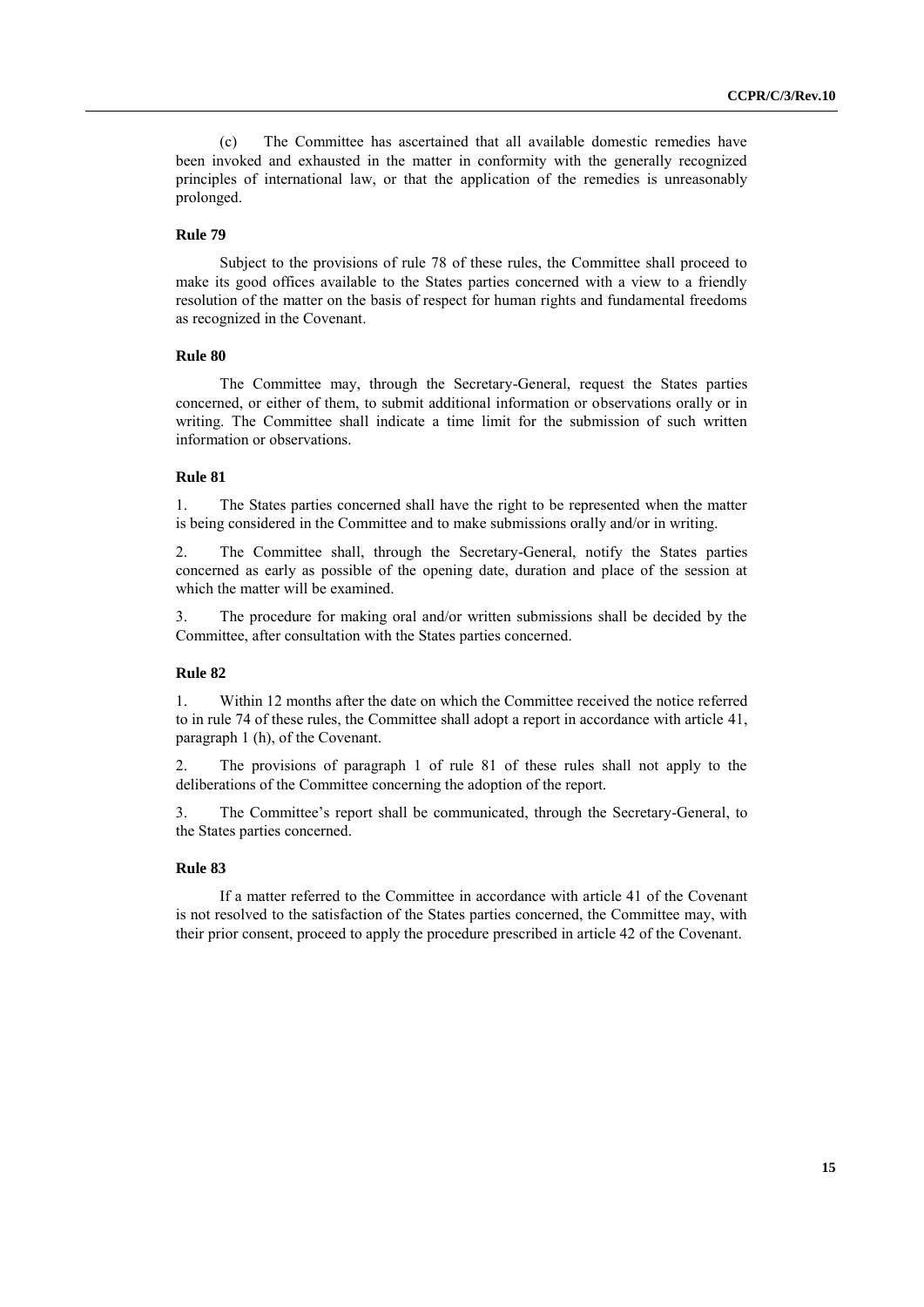# **XVII. Procedure for the consideration of communications received under the optional protocol**

### **A. Transmission of communications to the Committee**

### **Rule 84**

1. The Secretary-General shall bring to the attention of the Committee, in accordance with the present rules, communications which are or appear to be submitted for consideration by the Committee under article 1 of the Optional Protocol.

2. The Secretary-General, when necessary, may request clarification from the author of a communication as to whether the author wishes to have the communication submitted to the Committee for consideration under the Optional Protocol. In case there is still doubt as to the wish of the author, the Committee shall be seized of the communication.

3. No communication shall be received by the Committee or included in a list under rule 85 if it concerns a State which is not a party to the Optional Protocol.

### **Rule 85**

1. The Secretary-General shall prepare lists of the communications submitted to the Committee in accordance with rule 84 above, with a brief summary of their contents, and shall circulate such lists to the members of the Committee at regular intervals. The Secretary-General shall also maintain a permanent register of all such communications.

2. The full text of any communication brought to the attention of the Committee shall be made available to any member of the Committee upon request by that member.

### **Rule 86**

1. The Secretary-General may request clarification from the author of a communication concerning the applicability of the Optional Protocol to his communication, in particular regarding:

(a) The name, address, age and occupation of the author and the verification of the author's identity;

- (b) The name of the State party against which the communication is directed;
- (c) The object of the communication;
- (d) The provision or provisions of the Covenant alleged to have been violated;
- (e) The facts of the claim;
- (f) Steps taken by the author to exhaust domestic remedies;

(g) The extent to which the same matter is being examined under another procedure of international investigation or settlement.

2. When requesting clarification or information, the Secretary-General shall indicate an appropriate time limit to the author of the communication with a view to avoiding undue delays in the procedure under the Optional Protocol.

3. The Committee may approve a questionnaire for the purpose of requesting the above-mentioned information from the author of the communication.

4. The request for clarification referred to in paragraph 1 of the present rule shall not preclude the inclusion of the communication in the list provided for in rule 85, paragraph 1, of these rules.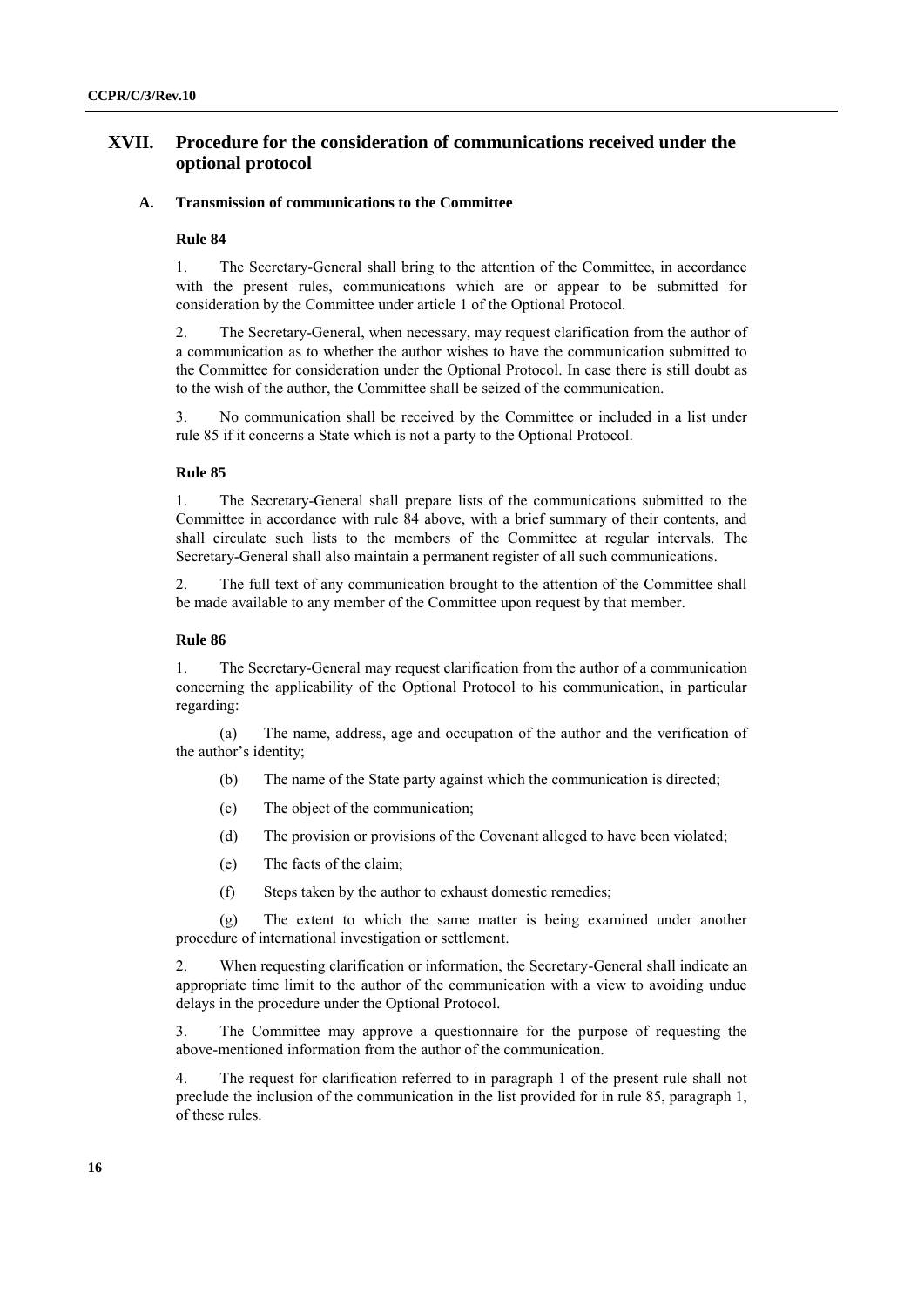For each registered communication the Secretary-General shall as soon as possible prepare and circulate to the members of the Committee a summary of the relevant information obtained.

### **B. General provisions regarding the consideration of communications by the Committee or its subsidiary bodies**

### **Rule 88**

Meetings of the Committee or its subsidiary bodies during which communications under the Optional Protocol will be examined shall be closed. Meetings during which the Committee may consider general issues such as procedures for the application of the Optional Protocol may be public if the Committee so decides.

### **Rule 89**

The Committee may issue communiqués, through the Secretary-General, for the use of the information media and the general public regarding the activities of the Committee at its closed meetings.

### **Rule 90**

1. A member shall not take part in the examination of a communication by the Committee:

(a) If the State party in respect of which he or she was elected to the Committee is a party to the case;

(b) If the member has any personal interest in the case; or

(c) If the member has participated in any capacity in the making of any decision on the case covered by the communication.

2. Any question which may arise under paragraph 1 above shall be decided by the Committee.

### **Rule 91**

If, for any reason, a member considers that he or she should not take part or continue to take part in the examination of a communication, the member shall inform the Chairperson of his or her withdrawal.

### **Rule 92**

The Committee may, prior to forwarding its Views on the communication to the State party concerned, inform that State of its Views as to whether interim measures may be desirable to avoid irreparable damage to the victim of the alleged violation. In doing so, the Committee shall inform the State party concerned that such expression of its Views on interim measures does not imply a determination on the merits of the communication.

#### **C. Procedure to determine admissibility**

### **Rule 93**

1. The Committee shall decide as soon as possible and in accordance with the following rules whether the communication is admissible or is inadmissible under the Optional Protocol.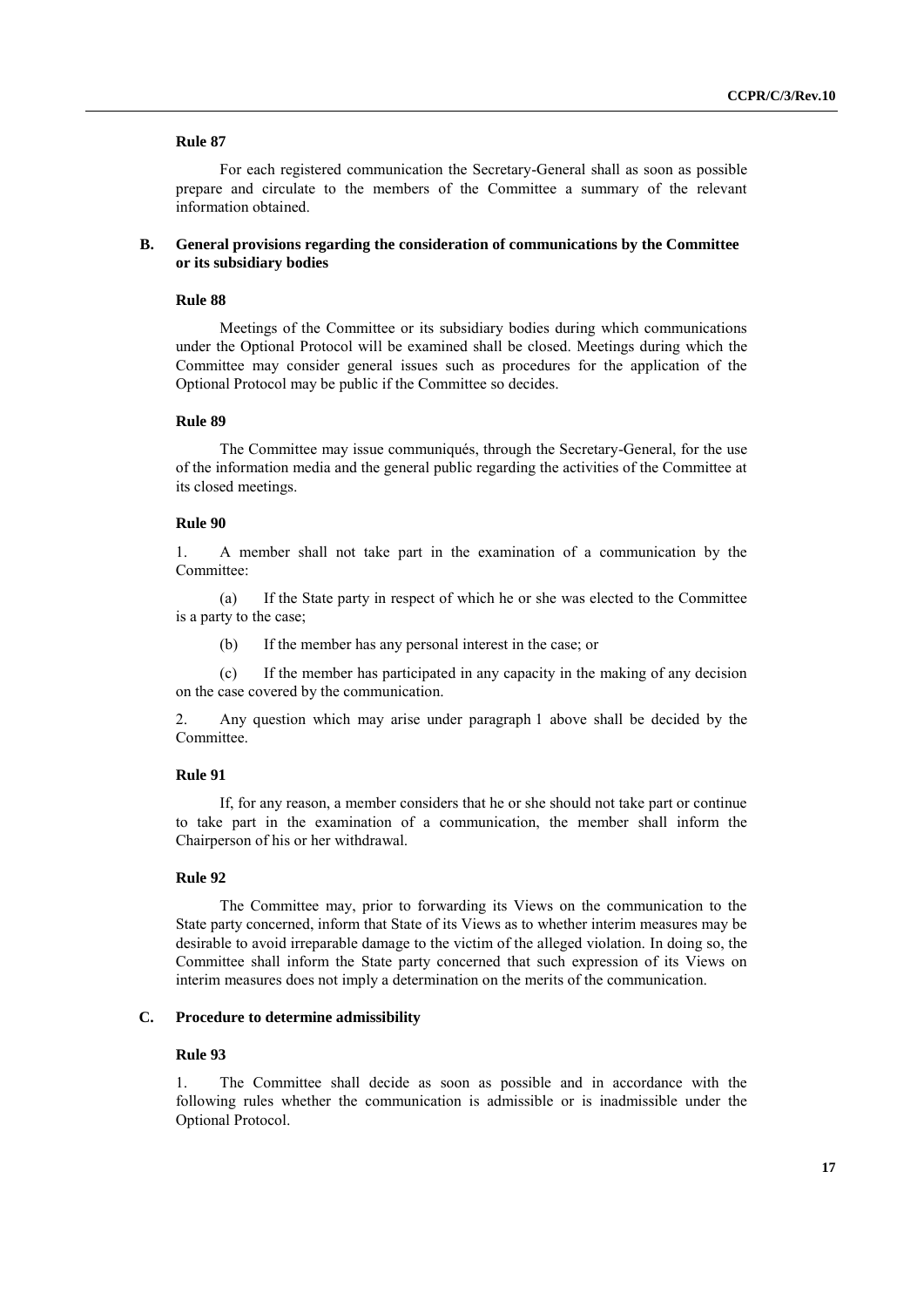2. A working group established under rule 95, paragraph 1, of these rules may also declare a communication admissible when it is composed of five members and all the members so decide.

3. A working group established under rule 95, paragraph 1, of these rules of procedure may decide to declare a communication inadmissible, when it is composed of at least five members and all the members so agree. The decision will be transmitted to the Committee plenary, which may confirm it without formal discussion. If any Committee member requests a plenary discussion, the plenary will examine the communication and take a decision.

### **Rule 94**

1. Communications shall be dealt with in the order in which they are received by the secretariat, unless the Committee or a working group established under rule 95, paragraph 1, of these rules decides otherwise.

2. Two or more communications may be dealt with jointly if deemed appropriate by the Committee or a working group established under rule 95, paragraph 1, of these rules.

### **Rule 95**

1. The Committee may establish one or more working groups to make recommendations to the Committee regarding the fulfilment of the conditions of admissibility laid down in articles 1, 2, 3 and 5, paragraph 2, of the Optional Protocol.

2. The rules of procedure of the Committee shall apply as far as possible to the meetings of the working group.

3. The Committee may designate special rapporteurs from among its members to assist in the handling of communications.

### **Rule 96**

With a view to reaching a decision on the admissibility of a communication, the Committee, or a working group established under rule 95, paragraph 1, of these rules shall ascertain:

(a) That the communication is not anonymous and that it emanates from an individual, or individuals, subject to the jurisdiction of a State party to the Optional Protocol;

(b) That the individual claims, in a manner sufficiently substantiated, to be a victim of a violation by that State party of any of the rights set forth in the Covenant. Normally, the communication should be submitted by the individual personally or by that individual's representative; a communication submitted on behalf of an alleged victim may, however, be accepted when it appears that the individual in question is unable to submit the communication personally;

That the communication does not constitute an abuse of the right of submission. An abuse of the right of submission is not, in principle, a basis of a decision of inadmissibility ratione temporis on grounds of delay in submission. However, a communication may constitute an abuse of the right of submission, when it is submitted after 5 years from the exhaustion of domestic remedies by the author of the communication, or, where applicable, after 3 years from the conclusion of another procedure of international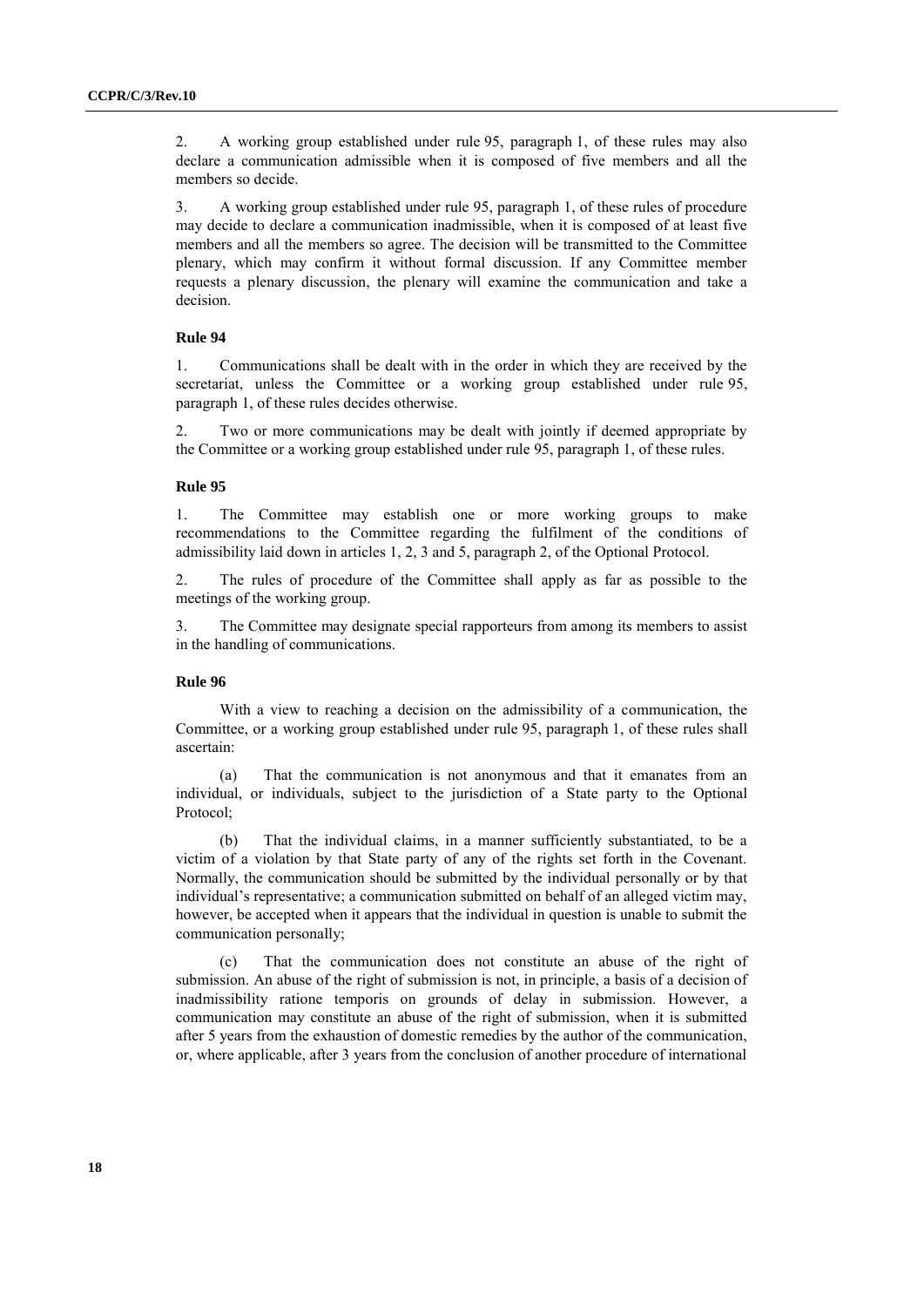investigation or settlement, unless there are reasons justifying the delay taking into account all the circumstances of the communication; <sup>2</sup>

(d) That the communication is not incompatible with the provisions of the Covenant;

(e) That the same matter is not being examined under another procedure of international investigation or settlement;

(f) That the individual has exhausted all available domestic remedies.

#### **Rule 97**

1. As soon as possible after the communication has been received, the Committee, a working group established under rule 95, paragraph 1, of these rules or a special rapporteur designated under rule 95, paragraph 3, shall request the State party concerned to submit a written reply to the communication.

2. Within six months the State party concerned shall submit to the Committee written explanations or statements that shall relate both to the communication's admissibility and its merits as well as to any remedy that may have been provided in the matter, unless the Committee, working group or special rapporteur has decided, because of the exceptional nature of the case, to request a written reply that relates only to the question of admissibility. A State party that has been requested to submit a written reply that relates only to the question of admissibility is not precluded thereby from submitting, within six months of the request, a written reply that shall relate both to the communication's admissibility and its merits.

3. A State party that has received a request for a written reply under paragraph 1 both on admissibility and on the merits of the communication may apply in writing, within two months, for the communication to be rejected as inadmissible, setting out the grounds for such inadmissibility. Submission of such an application shall not extend the period of six months given to the State party to submit its written reply to the communication, unless the Committee, a working group established under rule 95, paragraph 1, of these rules or a special rapporteur designated under rule 95, paragraph 3, decides to extend the time for submission of the reply, because of the special circumstances of the case, until the Committee has ruled on the question of admissibility.

4. The Committee, a working group established under rule 95, paragraph 1, of these rules or a special rapporteur designated under rule 95, paragraph 3, may request the State party or the author of the communication to submit, within specified time limits, additional written information or observations relevant to the question of admissibility of the communication or its merits.

5. A request addressed to a State party under paragraph 1 of this rule shall include a statement of the fact that such a request does not imply that any decision has been reached on the question of admissibility.

6. Within fixed time limits, each party may be afforded an opportunity to comment on submissions made by the other party pursuant to this rule.

<sup>&</sup>lt;sup>2</sup> This rule in its amended form will apply to communications received by the Committee as of 1 January 2012.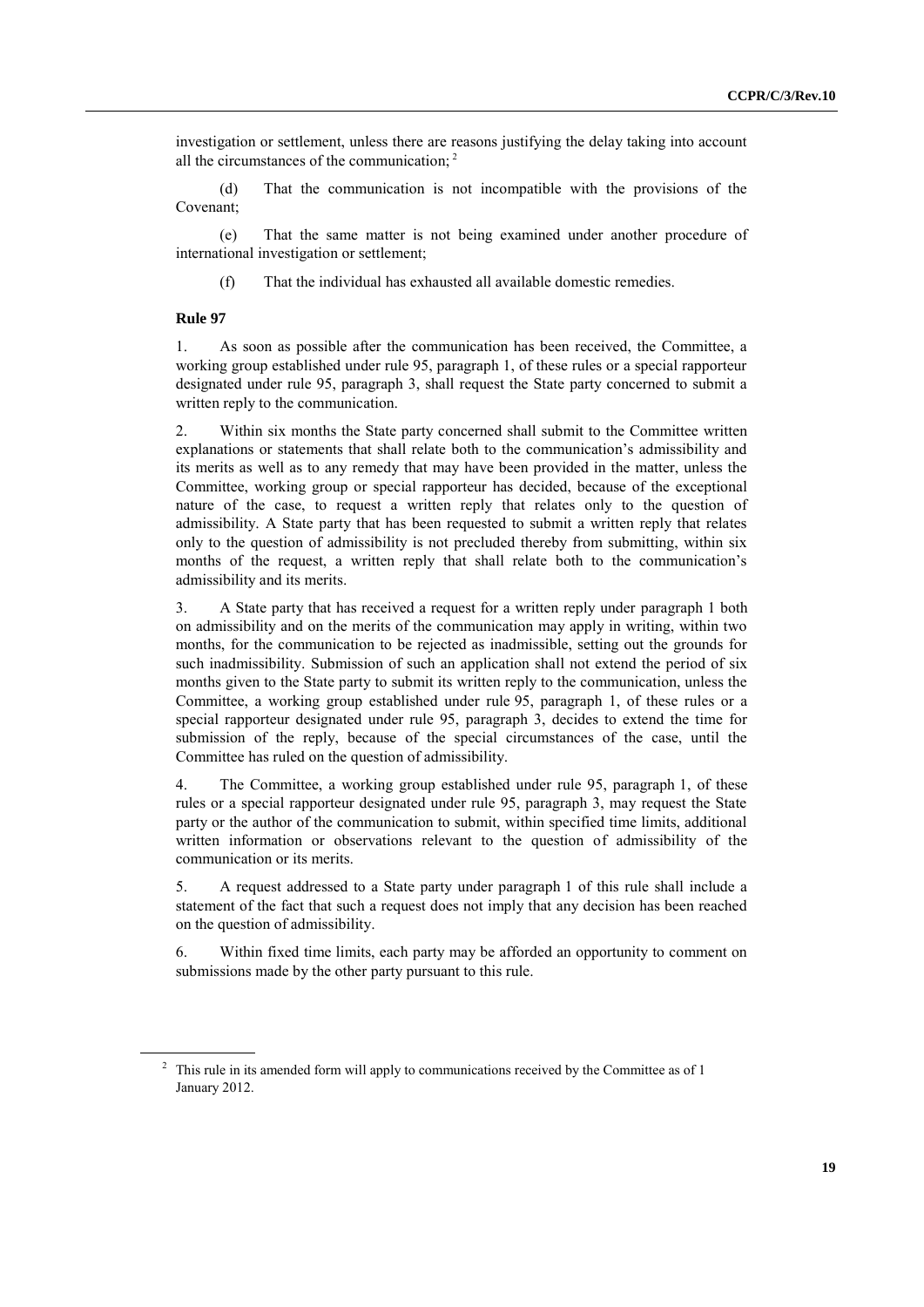1. Where the Committee decides that a communication is inadmissible under the Optional Protocol it shall as soon as possible communicate its decision, through the Secretary-General, to the author of the communication and, where the communication has been transmitted to a State party concerned, to that State party.

2. If the Committee has declared a communication inadmissible under article 5, paragraph 2, of the Optional Protocol, this decision may be reviewed at a later date by the Committee upon a written request by or on behalf of the individual concerned containing information to the effect that the reasons for inadmissibility referred to in article 5, paragraph 2, no longer apply.

### **D. Procedure for the consideration of communications on the merits**

#### **Rule 99**

1. In those cases in which the issue of admissibility is decided before receiving the State party's reply on the merits, if the Committee or a working group established under rule 95, paragraph 1, of these rules decides that the communication is admissible, that decision and all other relevant information shall be submitted, through the Secretary-General, to the State party concerned. The author of the communication shall also be informed, through the Secretary-General, of the decision.

2. Within six months, the State party concerned shall submit to the Committee written explanations or statements clarifying the matter under consideration and the remedy, if any, that may have been taken by that State party.

3. Any explanations or statements submitted by a State party pursuant to this rule shall be communicated, through the Secretary-General, to the author of the communication, who may submit any additional written information or observations within fixed time limits.

4. Upon consideration of the merits, the Committee may review a decision that a communication is admissible in the light of any explanations or statements submitted by the State party pursuant to this rule.

### **Rule 100**

1. In those cases in which the parties have submitted information relating both to the questions of admissibility and the merits, or in which a decision on admissibility has already been taken and the parties have submitted information on the merits, the Committee shall consider the communication in the light of all written information made available to it by the individual and the State party concerned and shall formulate its Views thereon. Prior thereto, the Committee may refer the communication to a working group established under rule 95, paragraph 1, of these rules or to a special rapporteur designated under rule 95, paragraph 3, to make recommendations to the Committee.

2. The Committee shall not decide on the merits of the communication without having considered the applicability of all the admissibility grounds referred to in the Optional Protocol.

3. The Views of the Committee shall be communicated to the individual and to the State party concerned.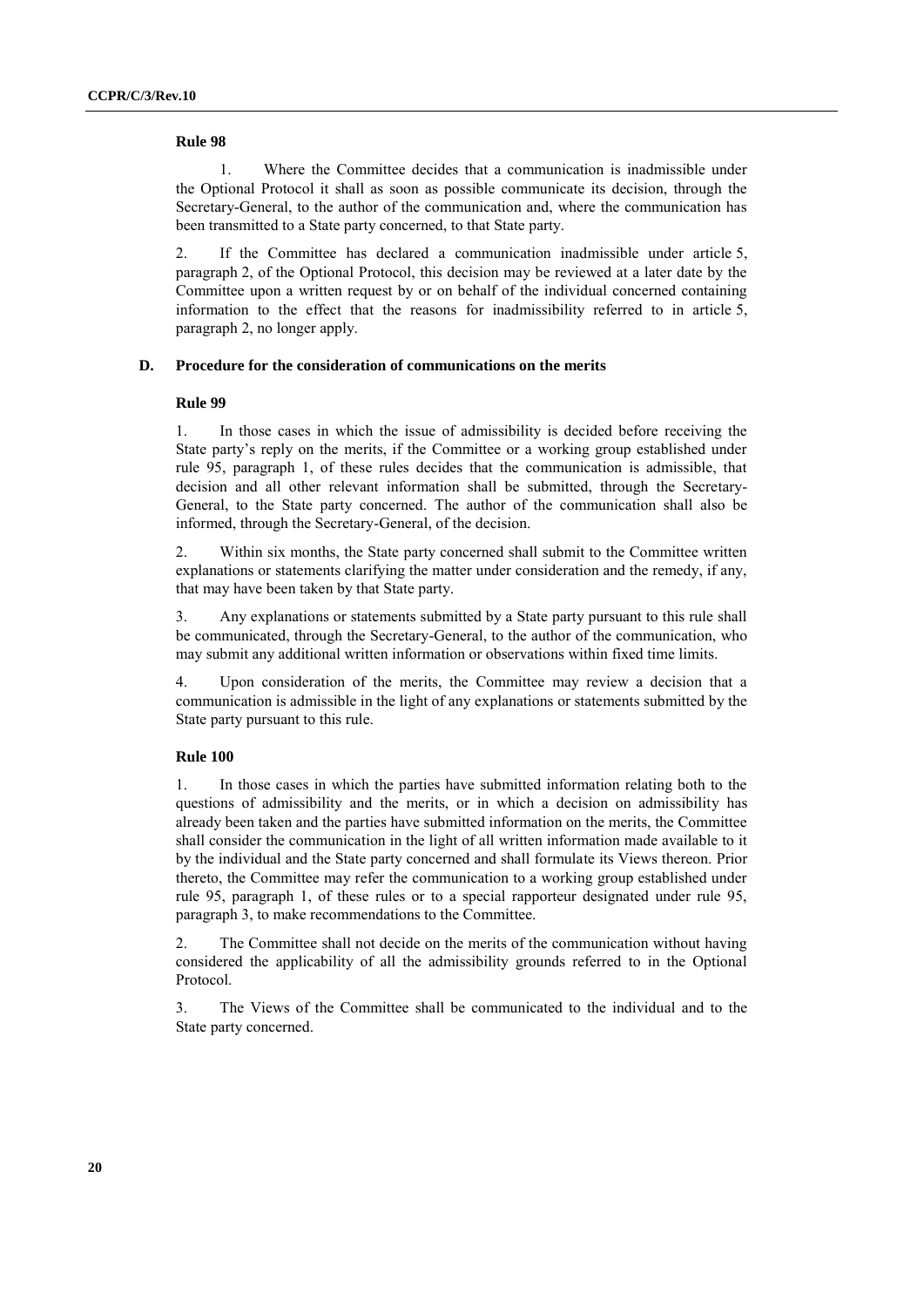1. The Committee shall designate a Special Rapporteur for follow-up on Views adopted under article 5, paragraph 4, of the Optional Protocol, for the purpose of ascertaining the measures taken by States parties to give effect to the Committee's Views.

2. The Special Rapporteur may make such contacts and take such action as appropriate for the due performance of the follow-up mandate. The Special Rapporteur shall make such recommendations for further action by the Committee as may be necessary.

3. The Special Rapporteur shall regularly report to the Committee on follow-up activities.

4. The Committee shall include information on follow-up activities in its annual report.

### **E. Rules concerning confidentiality**

### **Rule 102**

1. Communications under the Optional Protocol shall be examined by the Committee and a working group established pursuant to rule 95, paragraph 1, of these rules in closed session. Oral deliberations and summary records shall remain confidential.

2. All working documents issued for the Committee, the Working Group established pursuant to rule 95, paragraph 1, or the Special Rapporteur designated pursuant to rule 95, paragraph 3, by the secretariat, including summaries of communications prepared prior to registration, the list of summaries of communications and all drafts prepared for the Committee, its Working Group established pursuant to rule 95, paragraph 1, or the Special Rapporteur designated pursuant to rule 95, paragraph 3, shall remain confidential, unless the Committee decides otherwise.

3. Paragraph 1 above shall not affect the right of the author of a communication or the State party concerned to make public any submissions or information bearing on the proceedings. However, the Committee, the Working Group established pursuant to rule 95, paragraph 1, or the Special Rapporteur designated pursuant to rule 95, paragraph 3, may, as deemed appropriate, request the author of a communication or the State party concerned to keep confidential the whole or part of any such submissions or information.

4. When a decision has been taken on the confidentiality pursuant to paragraph 3 above, the Committee, the Working Group established pursuant to rule 95, paragraph 1, or the Special Rapporteur designated pursuant to rule 95, paragraph 3, may decide that all or part of the submissions and other information, such as the identity of the author, may remain confidential after the Committee's decision on inadmissibility, the merits or discontinuance has been adopted.

5. Subject to paragraph 4 above, the Committee's decisions on inadmissibility, the merits and discontinuance shall be made public. The decisions of the Committee or the Special Rapporteur designated pursuant to rule 95, paragraph 3, under rule 92 of these rules shall be made public. No advance copies of any decision by the Committee shall be issued.

6. The secretariat is responsible for the distribution of the Committee's final decisions. It shall not be responsible for the reproduction and the distribution of submissions concerning communications.

### **Rule 103**

Information furnished by the parties within the framework of follow-up to the Committee's Views is not subject to confidentiality, unless the Committee decides